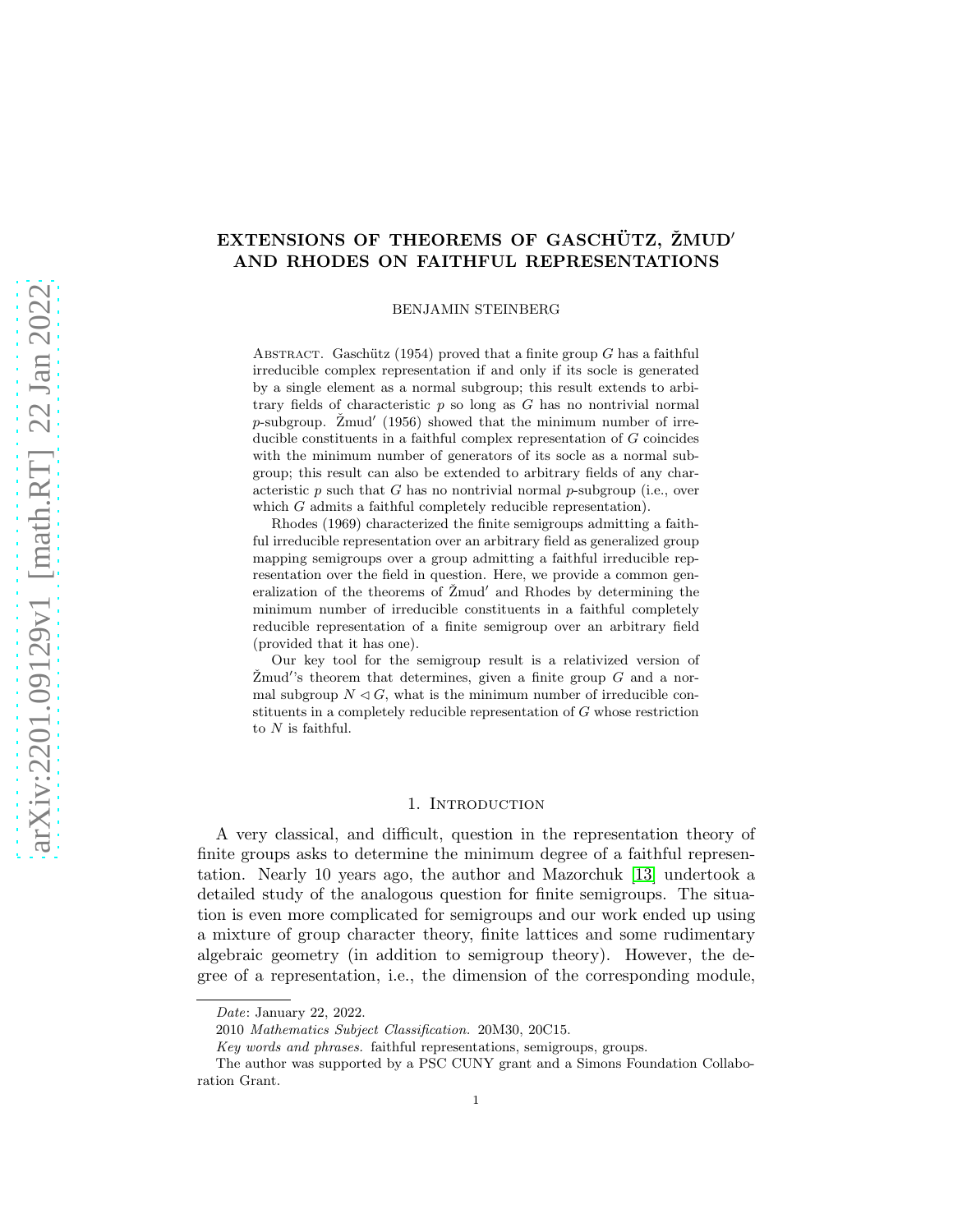is not the only natural measure of the complexity of a representation. One could consider, instead, the length of the module, that is, the number of composition factors (or in the completely reducible case, the number of irreducible constituents). The analogous question is then to find the minimum length of a faithful representation. If a group or semigroup has a split basic algebra over the ground field (that is, each irreducible representation is onedimensional), then the minimum length and minimum degree of a faithful representation coincide. In particular, the minimum length question for a  $p$ -group over a field of characteristic p or for a nilpotent semigroup over any field is equivalent to the minimum degree question and seems to be quite hard.

However, if one avoids bad characteristics for a group, then there are nontrivial results determining the minimum length of a faithful representation. Note that having a length one faithful representation is equivalent to having a faithful irreducible representation. The question as to which groups have a faithful irreducible complex representation goes all the way back to Burnside [\[2\]](#page-28-0). A nice history of this problem can be found in Szechtman's paper [\[21\]](#page-29-1). A rough summary is that the first characterization was found by Shoda [\[18\]](#page-29-2), but it wasn't in some sense entirely group theoretic. A somewhat more group theoretic characterization was found by Weisner [\[25\]](#page-29-3) (and later rediscovered by Kochendörffer  $[10]$ ). Nakayama showed that the characterizations originally proved in the nonmodular setting also apply in the modular setting [\[14\]](#page-29-5). The most elegant characterization was found by Gaschütz  $[7]$  who showed that a finite group G has a faithful complex irreducible representation if and only if its socle is generated by a single element as a normal subgroup. Szechtman gives a nice explanation of how to directly deduce the Shoda, Weisner and Gaschütz characterizations from each other [\[21\]](#page-29-1). These results work over arbitrary fields so long as the group G has no nontrivial normal p-subgroup, where  $p$  is the characteristic of the field. Let me remark that Gaschütz's proof is based on counting the sums of the squares of the dimensions of the faithful irreducible representations of G in terms of the number of elements that generate the socle of  $G$  as a normal subgroup, based on an inclusion-exclusion (or Möbius inversion) argument that exploits a duality on the lattice of normal subgroup of G contained in the socle of G. Szechtman's paper [\[21\]](#page-29-1) gives a module theoretic proof.

The question of determining whether a group  $G$  has a faithful complex representation with k irreducible constituents was first addressed by Tazawa [\[22\]](#page-29-7) using the same language as Shoda. Nakayama considered arbitrary fields in [\[14\]](#page-29-5), again using the language of Shoda and Tazawa. Žmud' [\[23\]](#page-29-8) proved the more elegant result, generalizing Gaschütz, that a finite group  $G$  has a faithful complex representation with k irreducible constituents if and only if the socle of G can be generated by  $k$  elements as a normal subgroup. Like Gaschütz his proof is based on an inclusion-exclusion argument. Later  $[24]$ , Žmud' extended the result to arbitrary fields whose characteristic does not divide the order of G. This approach is based on studying the primitive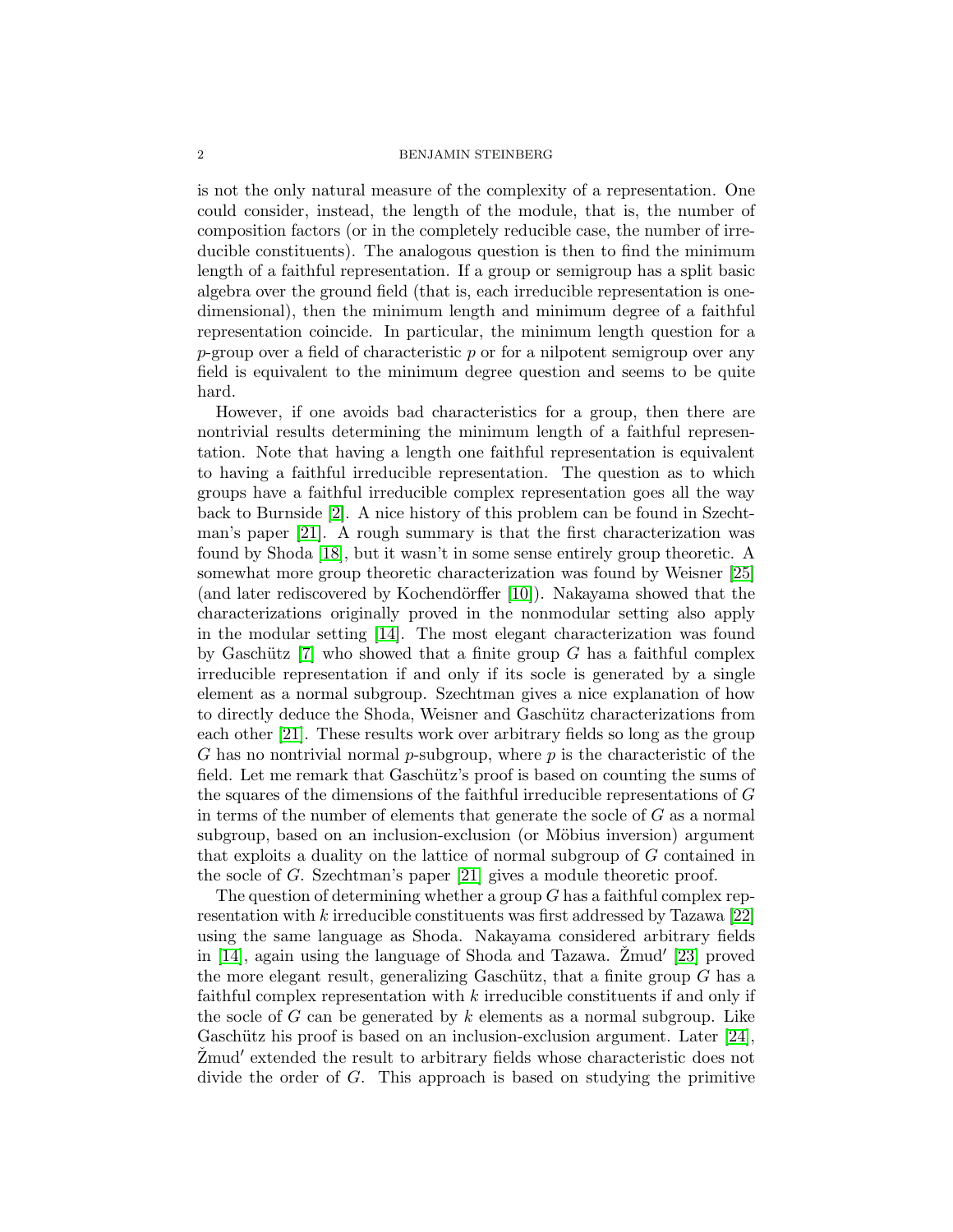idempotents in a certain commutative semisimple subalgebra of the center of the group algebra of  $G^k$ . However, we shall see in this paper that the approach of Szechtman to Gaschütz's theorem can be extended to prove that  $\check{Z}$ mud's theorem holds so long as G has a faithful completely reducible representation over the field in question, that is, it has no nontrivial normal  $p$ -subgroup where  $p$  is the characteristic of the field. This also follows from Nakayama's work [\[14\]](#page-29-5), which basically shows in the Shoda language that the modular situation behaves like the nonmodular situation as long as the group has a faithful completely reducible representation.

Rhodes characterized [\[15\]](#page-29-10) the finite semigroups admitting a faithful irreducible representation over an arbitrary field  $K$ . A semigroup  $S$  is generalized group mapping if it acts faithfully on both the left and the right of some (distinguished) ideal I which contains no proper, nonzero ideal. For example, the monoid  $M_n(F)$  of  $n \times n$  matrices over a finite field F is generalized group mapping where the ideal I consists of the matrices of rank at most 1. If S is generalized group mapping with distinguished ideal  $I$ , then there is a unique (up to isomorphism) maximal subgroup  $G$  of  $S$  contained in the nonzero elements of  $I$ ; we say that  $S$  is generalized group mapping over  $G$ . Rhodes proved that  $S$  admits a faithful irreducible representation over K if and only if it is generalized group mapping over a group admitting a faithful irreducible representation over  $K$ . For example, if  $F$  is a field of  $q$  elements, the maximal subgroup of the rank 1 matrices is isomorphic to  $F^{\times}$ , which being cyclic has a faithful irreducible representation over any field whose characteristic does not divide  $q-1$ . Hence  $M_n(F)$  has a faithful irreducible representation over any such field.

Rhodes also described in [\[15\]](#page-29-10) the finite semigroups admitting a faithful completely reducible representation over a field of characteristic 0. This was extended by Almeida, Margolis, Volkov and the author to arbitrary fields in [\[1\]](#page-28-1). In this paper, our main result is to give a common generalization of the theorems of Zmud' and of Rhodes by determining the minimum number of irreducible constituents in a faithful completely reducible representation of a finite semigroup (provided that it has one). We also show that if  $S$  has a faithful completely reducible representation, then the minimum length of a faithful representation is achieved by a completely reducible representation. Hence, this also determines the minimum length of a faithful representation of  $S$  in this setting.

Perhaps surprisingly, the key hurdle in generalizing  $\check{Z}$ mud's theorem to semigroups was purely group theoretic in nature. It turns out that one needs a relative version of  $\check{Z}$ mud's theorem. Namely, given a finite group  $G$ and a normal subgroup  $N$ , we need to determine the minimum number of irreducible constituents in a completely reducible representation of G that restricts to a faithful representation of  $N$ . So long as  $N$  has no nontrivial normal p-subgroup (where  $p$  is the characteristic of the field), this turns out to be the minimum number of normal generators for the intersection of N with the socle of G. Taking  $G = N$  yields  $\check{Z}$ mud's theorem [\[24\]](#page-29-9) under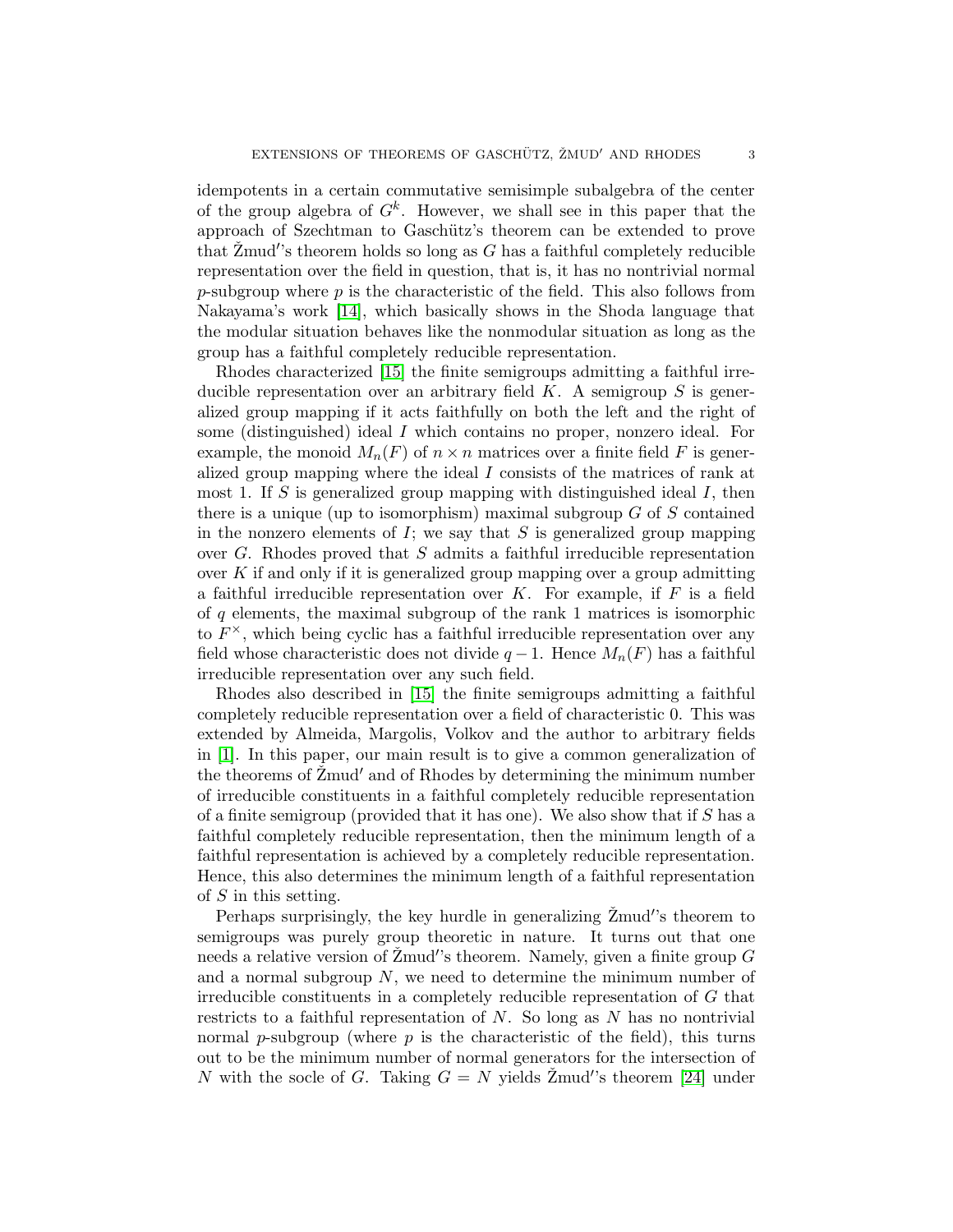weaker hypotheses. Our proof is based on Szechtman's module theoretic proof of Gaschütz's theorem  $[21]$ , as it is not at all clear how to make the approach of [\[24\]](#page-29-9) work when the characteristic divides the order of the group.

The paper is organized as follows. Section [2](#page-3-0) is entirely group theoretic in nature and requires no knowledge of semigroups. We review the socle of a finite group and its basic properties. Of particular importance is the subgroup  $A(G)$  generated by all the abelian minimal normal subgroups of G, which is a ZG-module. We then study the Pontryagin dual of  $A(G) \cap N$  where  $N \triangleleft G$ . The key point is to show that the minimal number of generators of  $A(G) \cap N$ and its dual as  $\mathbb{Z}G$ -modules is the same. Then we argue, following the gen-eral idea of Szechtman's paper [\[21\]](#page-29-1), that the dual of  $A(G) \cap N$  is k-generated as a module if and only if G admits a completely reducible representation with k irreducible constituents that restricts to a faithful representation of N. We use Clifford's theorem and Frobenius reciprocity here, as well as the theory of Schur indices to reduce from an arbitrary field to an algebraically closed field. We believe that restricted to the case  $N = G$ , this is a more natural proof than that of  $\check{Z}$ mud' [\[24\]](#page-29-9), in addition to giving a more general result.

Section [3](#page-18-0) generalizes  $\check{Z}$ mud''s theorem to semigroups. Here, we quickly review some structure theory of finite semigroups and the Clifford-Munn-Ponizovsky theory of irreducible representations of finite semigroups, explaining how they are determined by irreducible representations of maximal subgroups. Then we recall Rhodes's insight connecting generalized group mapping semigroups with irreducible representations. Finally, we prove the main theorem by applying the relativized  $\check{Z}$ mud' theorem to the normal subgroup of a maximal subgroup consisting of those elements indistinguishable from the identity by irreducible representations of the semigroup coming from other maximal subgroups (which we characterize intrinsically).

## <span id="page-3-0"></span>2. Faithful completely reducible representations of groups

Our goal in this section is to determine the minimal number of irreducible constituents in a completely reducible representation of a group  $G$  that restricts to a faithful representation of a fixed normal subgroup  $N \lhd G$ . When  $N = G$ , this boils down to a slight extension of a theorem of  $\check{Z}$ mud' [\[23,](#page-29-8)24].

Throughout, we shall assume familiarity with basic aspects of group representation theory like Maschke's theorem, Frobenius reciprocity and, most importantly, Clifford's theorem. Also familiarity with Wedderburn-Artin theory and the Jacobson radical is presumed. A classic reference is [\[5\]](#page-29-11).

2.1. Socles of finite groups. Let  $G$  be a finite group. In fact, all groups will be assumed finite throughout this paper, although we may include the hypothesis for emphasis. By a minimal normal subgroup of G, we mean a minimal nontrivial normal subgroup. The subgroup generated by all the abelian minimal normal subgroups of  $G$  is denoted  $A(G)$  and the subgroup generated by all the nonabelian minimal normal subgroups of  $G$  is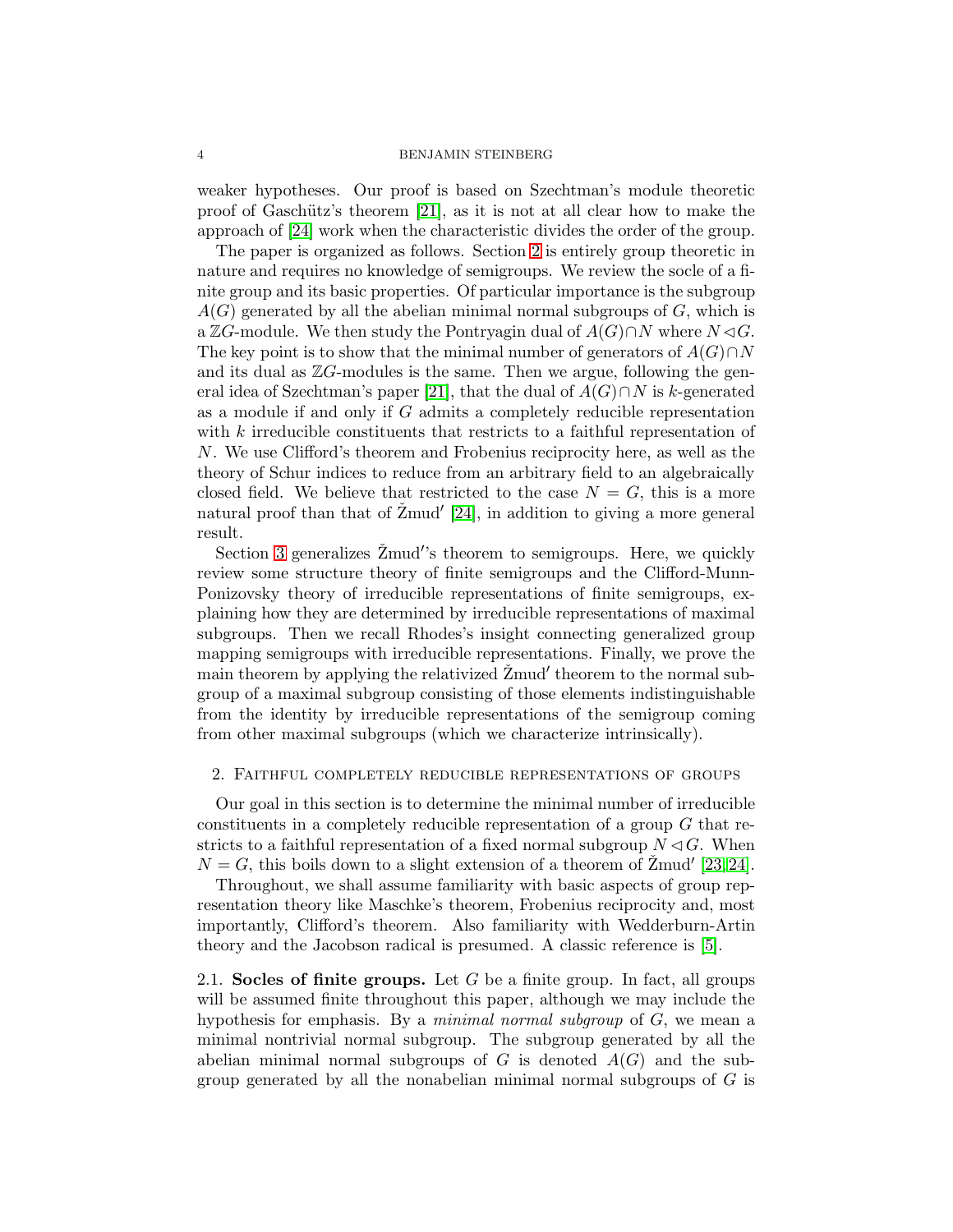denoted  $T(G)$ . Note that  $A(G)$  and  $T(G)$  are normal (in fact, characteristic) subgroups of G, essentially by definition. The socle  $S(G)$  of G is the subgroup generated by all minimal normal subgroups of  $G$ . Note that  $S(G) = A(G)T(G)$  is a normal (indeed, characteristic) subgroup of G. Our notation  $A(G)$ ,  $T(G)$  and  $S(G)$  follows Huppert [\[9\]](#page-29-12).

We collect here a number of standard facts about minimal normal subgroups and the socle. These results can be extracted from of  $[6,$  Theorem 4.3A] or [\[17,](#page-29-14) Section 3.3]; see also [\[9,](#page-29-12) Lemma 42.9].

A useful property of minimal normal subgroups is the following direct complement property.

<span id="page-4-2"></span>**Proposition 2.1.** If  $M \triangleleft G$  is a minimal normal subgroup and  $N \triangleleft G$  is any normal subgroup, then either  $M \leq N$  or  $M \cap N = \{1\}$ , and so we have an internal direct product decomposition  $MN = M \times N$ .

Minimal normal subgroups have a rigid structure, as the following wellknown result indicates.

<span id="page-4-3"></span>**Proposition 2.2.** Let  $M \triangleleft G$  be a minimal normal subgroup. Let  $T \triangleleft M$ be a minimal normal subgroup of M.

- $(1)$  T is a simple group.
- (2) M is an internal direct product  $T_1 \times \cdots \times T_k$  of minimal normal subgroups  $T_i$  of M that are conjugate to T in G.
- (3) If M is nonabelian, then  $T_1, \ldots, T_k$  are all the minimal normal subgroups of M.

In the case  $M$  is abelian, the previous proposition implies that  $T$  is a cyclic group of prime order.

<span id="page-4-0"></span>Corollary 2.3. Every abelian minimal normal subgroup of G is isomorphic to  $(\mathbb{Z}/p\mathbb{Z})^n$  for some prime p and  $n \geq 1$ .

The following theorem describes the structure of the socle of a finite group.

<span id="page-4-1"></span>Theorem 2.4. Let G be a finite group.

- (1)  $T(G)$  is the internal direct product  $T_1 \times \cdots \times T_r$  of all the nonabelian minimal normal subgroups  $T_1, \ldots, T_r$  of G (possibly  $r = 0$ ).
- (2)  $Z(T(G)) = Z(T_1) \times \cdots \times Z(T_r) = \{1\}.$
- (3)  $S(G)$  is the internal direct product  $A(G) \times T(G)$ , that is,  $A(G) \cap$  $T(G) = \{1\}.$
- (4)  $A(G)$  is an internal direct product  $A_1 \times \cdots \times A_s$  where  $A_1, \ldots, A_s$  are abelian minimal normal subgroups; in particular,  $A(G)$  is abelian.
- (5)  $S(G)$  is an internal direct product  $M_1 \times \cdots \times M_t$  for some minimal normal subgroups  $M_1, \ldots, M_t$  of G.

If  $A \triangleleft G$  is an abelian normal subgroup, then it is a  $\mathbb{Z}G$ -module where G acts as automorphisms of A via conjugation. If A is any finite  $\mathbb{Z}G$ -module and p is a prime divisor of |A|, then since the p-Sylow subgroup  $A_p$  of A is characteristic, it is a  $\mathbb{Z}G$ -submodule of A. Moreover, if  $A_p$  is an elementary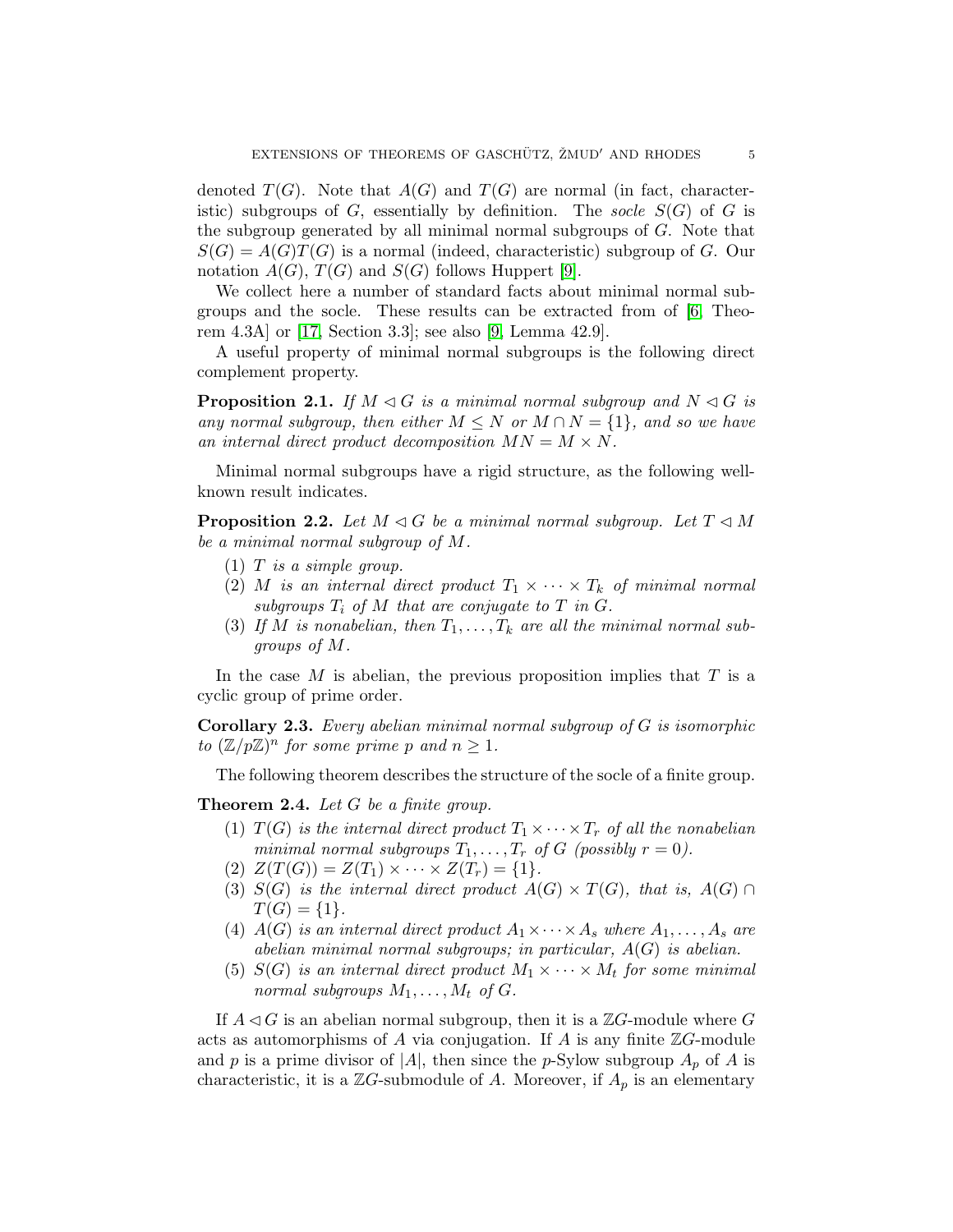abelian p-group, that is,  $pA = \{0\}$  (using additive notation) for all  $a \in A_p$ , then  $A_p$  is naturally an  $\mathbb{F}_p$ G-module, where  $\mathbb{F}_p$  is the p-element field, and the  $\mathbb{Z} G\text{-module structure factors through the } \mathbb{F}_p G\text{-module structure.}$ 

<span id="page-5-0"></span>**Proposition 2.5.** We have  $A(G) = \bigoplus_{p | |A(G)|} A(G)_p$  as a ZG-module. Moreover,  $A(G)_p$  is an elementary abelian p-group and is a semisimple  $\mathbb{F}_p$ Gmodule.

Proof. The direct sum decomposition comes from the structure theory of finite abelian groups. If  $M$  is an abelian minimal normal subgroup, then it is an elementary abelian p-group for some  $p \mid |A(G)|$  by Corollary [2.3.](#page-4-0) It follows that  $A(G)_p$  is generated by the minimal normal subgroups of G that it contains and hence each nontrivial element of  $A(G)_p$  has order p, again by Corollary [2.3.](#page-4-0) Thus  $A(G)_p$  is an elementary abelian p-group and hence an  $\mathbb{F}_p$ G-module. But a minimal normal subgroup of G contained in  $A(G)_p$ is the same thing as a simple  $\mathbb{F}_pG$ -submodule, and so the fact that  $A(G)_p$ is generated by the minimal normal subgroups of  $G$  that it contains implies that  $A(G)_p$  is generated by simple  $\mathbb{F}_pG$ -modules and hence is a semisimple  $\mathbb{F}_pG\text{-module.}$ 

We now wish to analyze how the socle interacts with normal subgroups of G. The following result is well known (cf., the proof of  $[9, \text{Lemma } 42.10]$ ), but we include a proof for completeness and to make (3) explicit.

<span id="page-5-1"></span>**Proposition 2.6.** Let  $N \triangleleft G$  be a normal subgroup. Let  $T_1, \ldots, T_r$  be the nonabelian minimal normal subgroups of G.

- (1)  $S(G) \cap N = (A(G) \cap N) \times (T(G) \cap N)$ .
- $(2)$   $T(G) \cap N = \prod_{i \in X} T_i$  for some  $X \subseteq \{1, \ldots, r\}.$
- (3)  $A(G)_p \cap N = (A(G) \cap N)_p$  and  $A(G)_p \cap N$  is a semisimple  $\mathbb{F}_pG$ module for each  $p \mid |A(G) \cap N|$ .
- (4)  $A(G) \cap N = \bigoplus_{p \mid |A(G) \cap N|} A(G)_p \cap N$  as a ZG-module and this is the direct sum decomposition into Sylow subgroups.

*Proof.* For the first and second items, let  $X = \{i \mid T_i \leq N\}$ . Let H be the subgroup generated by  $A(G) \cap N$  and the  $T_i$  with  $i \in X$ . Then  $H \lhd G$ and  $H \leq S(G) \cap N$ . Suppose  $g \in S(G) \cap N$  and write  $g = at_1 \cdots t_r$  with  $a \in A(G)$  and  $t_i \in T_i$ , as  $S(G) = A(G) \times T_1 \times \cdots \times T_r$  by Theorem [2.4.](#page-4-1) Suppose that  $t_i \neq 1$ . Then since  $Z(T_i) = \{1\}$  by Theorem [2.4,](#page-4-1) we can find  $u \in T_i$  with  $ut_i u^{-1} \neq t_i$  Then  $1 \neq ut_i u^{-1} t_i^{-1} = ugu^{-1} g^{-1} \in N$ , and so  $T_i \cap N \neq \{1\}$ . Therefore,  $T_i \leq N$  by Proposition [2.1,](#page-4-2) and so  $i \in X$ . It follows that  $t_1 \cdots t_r \in N$  and so  $a = g(t_1 \cdots t_r)^{-1} \in A(G) \cap N$ . Therefore,  $g = at_1 \cdots t_r \in H$  and so  $H = S(G) \cap N$ . The first two items now follow.

For the third item, obviously  $A(G)_p \cap N = (A(G) \cap N)_p$ . Since submodules of semisimple modules are semisimple, the third item follows from Proposition [2.5.](#page-5-0) The fourth item is immediate from the third.  $\Box$ 

Let us agree that a module (respectively, normal subgroup) is  $k$ -generated (respectively, k-generated as a normal subgroup) if it can be generated by  $k$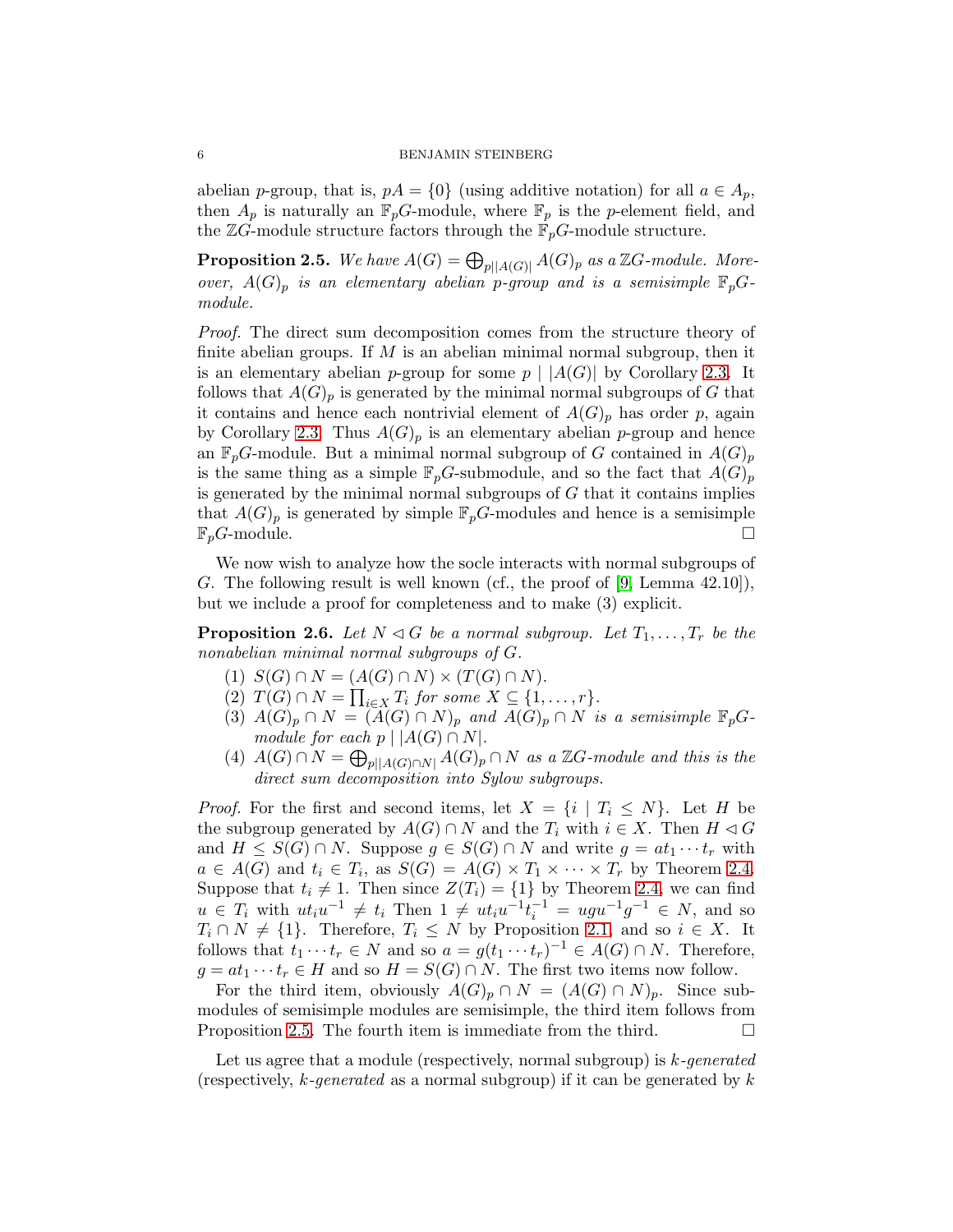not necessarily distinct elements; that is, it can be generated by  $k$  or fewer elements. If A is an abelian normal subgroup of our group  $G$ , then A is k-generated as a  $\mathbb{Z}G$ -module if and only if it is k-generated as a normal subgroup of  $G$ .

<span id="page-6-0"></span>**Proposition 2.7.** Let A be a finite  $\mathbb{Z}G$ -module. Then  $A = \bigoplus_{p||A|} A_p$  as a  $\mathbb{Z}G$ -module and, moreover, A is k-generated if and only if each  $A_p$  is k-generated.

Proof. The direct sum decomposition comes from the structure theory of finite abelian groups. If  $A$  is  $k$ -generated, then so are each of its quotients  $A_p$ . Conversely, if each  $A_p$  is k-generated, then we can find, for each prime divisor p of |A|, elements  $a_{1,p}, \ldots, a_{k,p}$  generating  $A_p$  as a  $\mathbb{Z}G$ -module. Put  $a_i = \sum_{p||A|} a_{i,p}$ . Then A is generated by  $a_1, \ldots, a_k$  as a ZG-module. Indeed, by the Chinese remainder theorem, we can find  $n_p \in \mathbb{Z}$  such that  $n_p \equiv$ 1 mod  $o(a_{i,p})$  (where  $o(a)$  denotes the order of a) and  $n_p \equiv 0 \mod q$  if q is a prime divisor of |A| different than p. Then  $n_p a_i = a_{i,p}$ , and so  $a_1, \ldots, a_k$ generate A as a  $\mathbb{Z}G$ -module.

Putting everything together, we arrive at the following proposition.

<span id="page-6-1"></span>**Proposition 2.8.** Let G be a finite group,  $N \triangleleft G$  a normal subgroup and  $k \geq 1$ . The following are equivalent.

- (1)  $S(G) \cap N$  is k-generated as a normal subgroup.
- (2)  $A(G) \cap N$  is k-generated as a normal subgroup of G.
- (3)  $A(G) \cap N$  is k-generated as a ZG-module.
- (4)  $A(G)_p \cap N$  is k-generated as an  $\mathbb{F}_pG$ -module for each prime divisor p of  $|A(G) \cap N|$ .

*Proof.* Since  $S(G) \cap N$  is the internal direct product  $(A(G) \cap N) \times (T(G) \cap N)$ by Proposition [2.6,](#page-5-1) if  $S(G) \cap N$  is k-generated as a normal subgroup, then the same is true for  $A(G) \cap N$  by considering the  $(A(G) \cap N)$ -components of the generators of  $S(G) \cap N$ . So (1) implies (2). Trivially (2) is equivalent to (3). Since  $A(G)_p \cap N$  is k-generated as a ZG-module if and only if it is k-generated as an  $\mathbb{F}_p$ G-module, (3) is equivalent to (4) by Propositions [2.6](#page-5-1) and [2.7.](#page-6-0) It remains to show that  $(2)$  implies  $(1)$ .

By Proposition [2.6\(](#page-5-1)1), there is nothing to prove if  $T(G) \cap N = \{1\}$ ; so assume that this is not the case and let  $a_1, \ldots, a_k$  generate  $A(G) \cap N$  as a normal subgroup. Write  $T(G) \cap N = T_1 \times \cdots \times T_s$  (internal direct product) where  $T_1, \ldots, T_s$  are nonabelian minimal normal subgroups of G using Proposi-tion [2.6.](#page-5-1) Choose  $t_i \in T_i \setminus \{1\}$  for  $i = 1, \ldots, s$ . Put  $a = a_1 t_1 \cdots t_s$ . We claim that  $a, a_2, \dots a_k$  generate  $S(G) \cap N$  as a normal subgroup. Let M be the normal subgroup generated by  $a, a_2, \ldots, a_k$ . Since  $Z(T_i) = \{1\}$ , we can find  $u_i \in T_i$  with  $t_i u_i t_i^{-1} u_i^{-1} \neq 1$ . Then  $t_i u_i t_i^{-1} u_i^{-1} = a u_i a^{-1} u_i^{-1} \in T_i \setminus \{1\} \cap M$ . It follows that  $T_i \leq M$  by Proposition [2.1.](#page-4-2) We conclude that  $T(G) \cap N \leq M$ as *i* was arbitrary. But then  $a_1 = a(t_1 \cdots t_s)^{-1} \in M$  and so  $a_1, \ldots, a_k \in M$ . Thus  $A(G) \cap N \leq M$  and so  $S(G) \cap N = (A(G) \cap N) \times (T(G) \cap N) \leq M$ (using again Proposition [2.6\)](#page-5-1), as required.  $\square$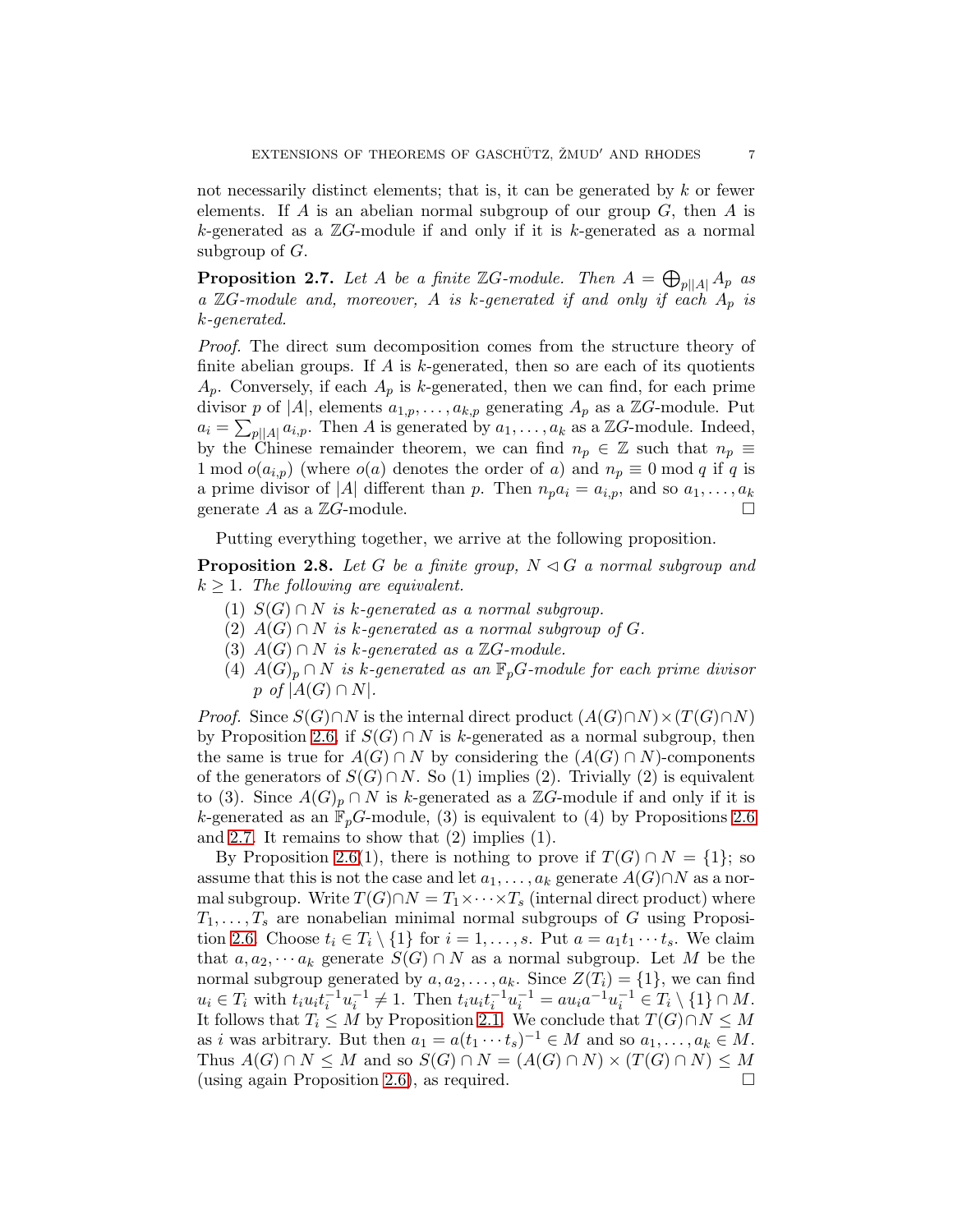2.2. The character module. Let  $F$  be an algebraically closed field. If A is a finite abelian group, the character group (or Pontryagin dual) of A over F is the abelian group of characters  $\text{Hom}_{\mathbb{Z}}(A, F^{\times})$  under pointwise multiplication. There is a natural homomorphism  $\eta: A \to (\widehat{A})$  given by  $\eta(a)(f) = f(a)$ . The following proposition is a well-known consequence of the structure theorem for finite abelian groups. We include a proof for completeness.

<span id="page-7-0"></span>**Proposition 2.9.** Let  $A$  be a finite abelian group and  $F$  an algebraically closed field whose characteristic does not divide |A|.

- (1)  $\eta: A \to (\widehat{A})$  is an isomorphism.
- (2)  $A \cong \widehat{A}$  as abelian groups.
- (3) Let  $B \leq \widehat{A}$  be a subgroup. Then  $B = \widehat{A}$  if and only if  $\bigcap_{f \in B}$  ker f is trivial.

*Proof.* Let  $p \geq 0$  be the characteristic of F. If  $C_n$  is a cyclic group of order n and  $p \nmid n$ , then the n<sup>th</sup>-roots of unity form a cyclic subgroup  $\mu_n$  of  $F^{\times}$  of order n, and so  $\widehat{C}_n = \text{Hom}_{\mathbb{Z}}(C_n, \mu_n) \cong \text{Hom}_{\mathbb{Z}}(C_n, C_n) \cong C_n$ . This proves (2) for cyclic groups and it then follows in general by the structure theorem for finite abelian groups. In light of (2), we just need injectivity of  $\eta$  to prove (1). Let  $0 \neq a \in A$ . By the structure theorem for finite abelian groups, there is a surjective homomorphism  $f: A \to C_n$  with  $f(a) \neq 0$  and  $C_n$  cyclic of order n. But then there is an isomorphism  $g: C_n \to \mu_n$  (since  $n | |A|$ ), and so  $gf \in \widehat{A}$  with  $\eta(a)(gf) = g(f(a)) \neq 1$ . Finally, for (3), it follows from (1) that  $\bigcap_{f\in \widehat{A}} \ker f = \{0\}$ . If  $B < \widehat{A}$  is a proper subgroup, then  $\widehat{A}/B$  is a nontrivial finite abelian group whose order is not divisible by  $p$  (by  $(2)$ ). Hence, by (2), we can find a nontrivial homomorphism  $\alpha: \widehat{A}/B \to F^{\times}$ . Let  $\pi: \widehat{A} \to \widehat{A}/B$  be the projection. Then  $\alpha \pi \in (\widehat{A})$  is nontrivial and so there exists  $0 \neq a \in A$  with  $\eta(a) = \alpha \pi$ . But if  $f \in B$ , then  $f(a) = \alpha \pi(f) = 1$  and so  $0 \neq a \in \bigcap_{f \in B} \ker f$ , as required. This completes the proof.

As a consequence, we obtain the following criterion for generation of  $\hat{A}$ .

<span id="page-7-1"></span>**Corollary 2.10.** Let  $A$  be a finite abelian group and  $F$  an algebraically closed field whose characteristic does not divide  $|A|$ . Then  $f_1, \ldots, f_r$  generate  $\widehat{A}$  if and only if  $\bigcap_{i=1}^r \ker f_i$  is trivial.

*Proof.* Let  $B = \langle f_1, \ldots, f_r \rangle$ . We claim that  $\bigcap_{f \in B} \ker f = \bigcap_{i=1}^r \ker f_i$ . Trivially,  $\bigcap_{f\in B}$  ker  $f \leq \bigcap_{i=1}^r$  ker  $f_i$ . But if  $a \in A$ , then the set of  $f \in \widehat{A}$  with  $f(a) = 1$  is the kernel of  $\eta(a)$ , hence a subgroup, and so if  $a \in \bigcap_{i=1}^r \ker f_i$ , then  $a \in \bigcap_{f \in B} \ker f$ . The result now follows from Proposition [2.9\(](#page-7-0)3).

If G is a finite group and A is a finite  $\mathbb{Z}G$ -module, then A becomes a ZG-module via the action  $(gf)(a) = f(g^{-1}a)$  for  $f \in \hat{A}$ ,  $a \in A$  and  $g \in G$ . We call this the character module of A.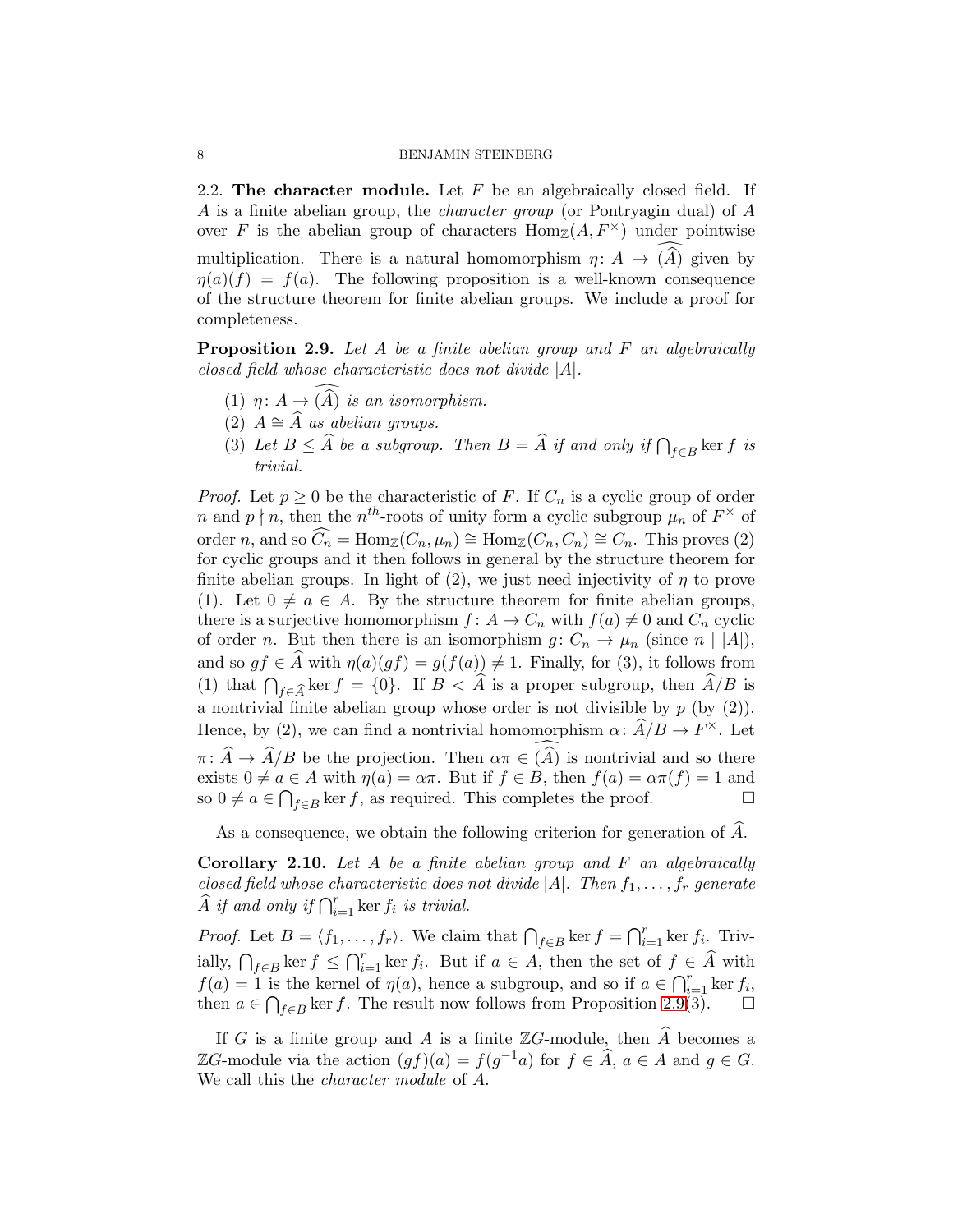Again, let G be a finite group,  $N \triangleleft G$  a normal subgroup and assume from now on that  $F$  is an algebraically closed field whose characteristic does not divide  $|A(G) \cap N|$ . As usual, view  $A(G) \cap N$  as a  $\mathbb{Z}G$ -module via the conjugation action.

<span id="page-8-1"></span>**Proposition 2.11.** If  $p \mid |A(G) \cap N|$  is prime, then  $(A(\widehat{G}) \cap N)_p = A(\widehat{G})_p \cap N$ . Moreover,

$$
\widehat{A(G)\cap N}=\bigoplus_{p\mid |A(G)\cap N|}\widehat{A(G)_p\cap N}
$$

as  $\mathbb{Z}G$ -modules, and this is the decomposition into Sylow subgroups. Furthermore,  $\widehat{A(G)} \cap N_p$  is an  $\mathbb{F}_pG$ -module.

Proof. In light of the direct sum decomposition

$$
A(G) \cap N = \bigoplus_{p||A(G)|} A(G)_p \cap N
$$

into Sylow subgroups from Proposition [2.6,](#page-5-1) we have that  $\widehat{A(G) \cap N}$  =  $\bigoplus_{p\mid |A(G)|} \widehat{A(G)_p \cap N}$  as ZG-modules. Since we are assuming that the characteristic of F does not divide  $|A(G) \cap N|$ , we have that  $\widehat{A(G)} \cap N \cong A(G) \cap N$ and  $\widehat{A(G)_p \cap N} \cong A(G)_p \cap N$  by Proposition [2.9\(](#page-7-0)2), and so we deduce that  $(A(\widehat{G}) \cap N)_p = A(\widehat{G})_p \cap N$  and the direct sum decomposition is into Sylow subgroups. Since  $A(G)_p \cap N$  is an elementary abelian p-group, so is the isomorphic group  $A(G)_p \cap N$ , and hence it is an  $\mathbb{F}_pG$ -module. □

Our next goal is to show that  $\widehat{A(G)_p \cap N}$  is isomorphic to the contragredient  $\mathbb{F}_pG$ -module of  $A(G)_p \cap N$ . Recall that if K is a field and V is KG-module, then the *contragredient* KG-module is  $V^* = \text{Hom}_K(V, K)$  with module structure given by  $(gf)(v) = f(g^{-1}v)$  for  $f \in V^*$ ,  $g \in G$  and  $v \in V$ . If V is finite dimensional, then  $V \cong (V^*)^*$  as a KG-module via the double dual map  $\eta: V \to (V^*)^*$  given by  $\eta(v)(f) = f(v)$ .

<span id="page-8-0"></span>**Proposition 2.12.** If  $F$  is an algebraically closed field whose characteristic does not divide  $|A(G) \cap N|$ , then  $\widehat{A(G)_p \cap N} \cong (A(G)_p \cap N)^*$  as  $\mathbb{F}_pG$ -modules for any prime p dividing  $|A(G) \cap N|$ .

*Proof.* Let  $\mu_p$  the a group of  $p^{th}$ -roots of unity in  $F^{\times}$ . Since the characteristic of  $F$  is not  $p$ , this is a cyclic group of order  $p$ . Then, as abelian groups, we have  $A(\widehat{G})_p \cap N = \text{Hom}_{\mathbb{Z}}(A(G)_p \cap N, F^\times) = \text{Hom}_{\mathbb{Z}}(A(G)_p \cap N, \mu_p) \cong$  $\text{Hom}_{\mathbb{Z}}(A(G)_p \cap N, \mathbb{F}_p) = \text{Hom}_{\mathbb{F}_p}(A(G)_p \cap N, \mathbb{F}_p)$  via identification of  $\mu_p$  with the additive group of  $\mathbb{F}_p$ . But this identification clearly preserves the Gaction by functoriality of Hom, and so  $\widehat{A(G)_p \cap N} \cong (A(G)_p \cap N)^*$  as  $\mathbb{F}_pG$ modules.  $\Box$ 

We now study the relationship between a  $KG$ -module and its contragredient. In particular, we will show that if  $V$  is a finite dimensional semisimple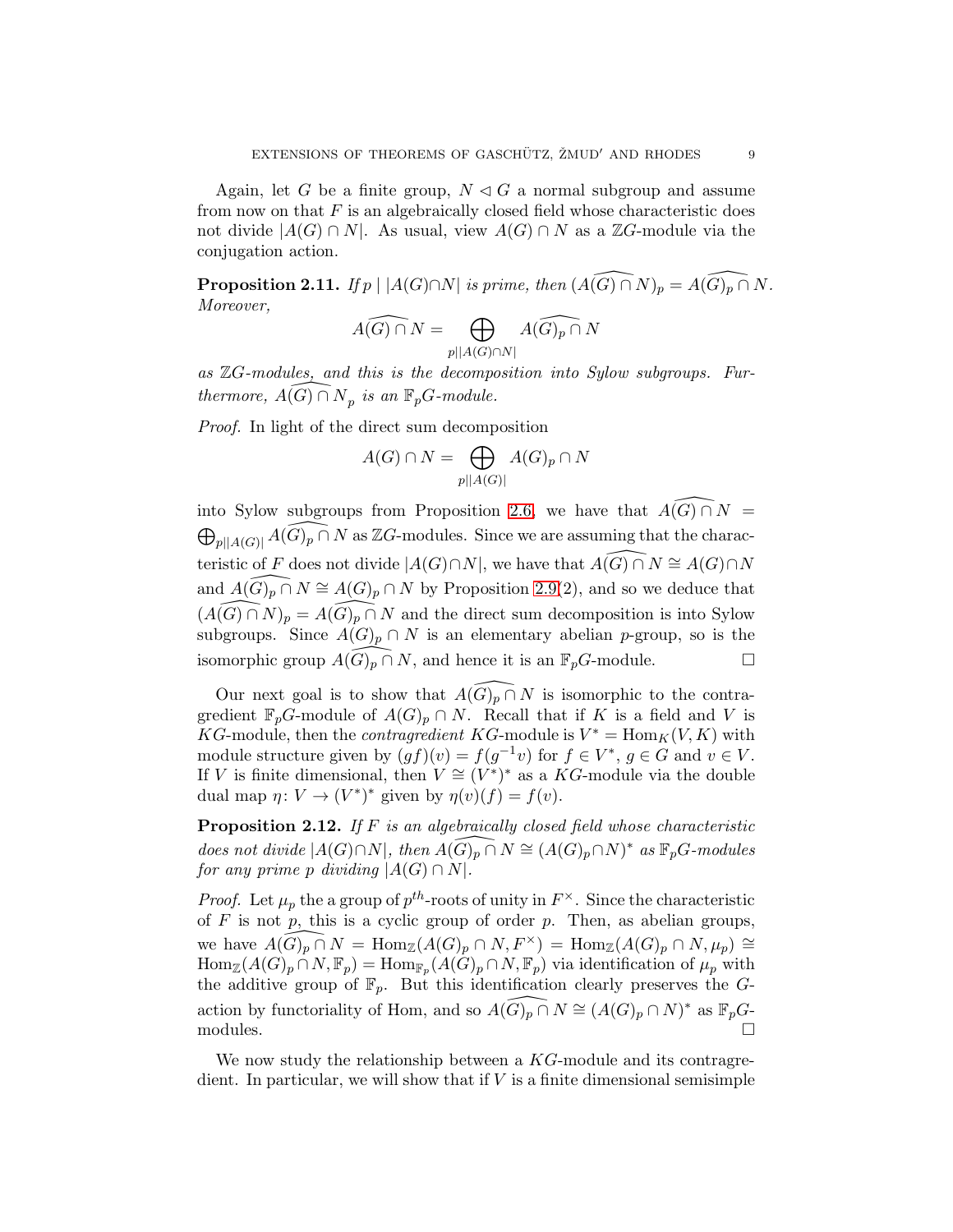KG-module, then  $V^*$  is also semisimple and V is k-generated if and only if  $V^*$  is k-generated. The argument essentially follows that of Szechtman [\[21\]](#page-29-1) for the special case of cyclic modules.

<span id="page-9-0"></span>**Proposition 2.13.** Let V be a simple KG-module. Then  $V^*$  is also simple. Hence if  $W \cong V_1 \oplus \cdots \oplus V_r$  is a semisimple KG-module with the  $V_i$  simple, then  $W^* \cong V_1^* \oplus \cdots \oplus V_r^*$  is semisimple with the  $V_i^*$  simple.

*Proof.* Let U' be a KG-submodule of  $V^*$ . Let  $U = \bigcap_{f \in U'} \ker f$ . Then U is a subspace of V. In fact, it is a KG-submodule for if  $u \in U, g \in G$  and  $f \in U'$ , then  $f(gu) = (g^{-1}f)(u) = 0$  as  $g^{-1}f \in U'$ . Thus  $U = \{0\}$  or  $U = V$ . If  $U = V$ , then trivially  $U' = \{0\}$ . If  $U = \{0\}$ , then since the double dual map  $\eta: V \to (V^*)^*$  is an isomorphism, we deduce that the only element of  $(V^*)^*$ vanishing on U' is the zero functional and so  $U' = V^*$ . Thus  $V^*$  is simple. The remainder of the proposition is straightforward from the decomposition  $(V_1 \oplus \cdots \oplus V_r)^* = V_1^* \oplus \cdots \oplus V_r^*$  as Hom preserves finite direct sums.  $\Box$ 

Next we connect the endomorphism rings of V and  $V^*$ . We use  $R^{op}$  for the opposite ring of a ring R. Notice that if B is a K-algebra, then  $B^{op}$  is a K-algebra of the same dimension since  $K$  is in the center of  $B$ .

<span id="page-9-2"></span>Proposition 2.14. Let V be a finite dimensional KG-module. Then we have  $\text{End}_{KG}(V^*) \cong \text{End}_{KG}(V)^{op}.$ 

*Proof.* We claim that  $T: V \to V$  is in  $\text{End}_{KG}(V)$  if and only if the dual map  $T^*: V^* \to V^*$  belongs to  $\text{End}_{KG}(V^*)$ . Since  $(T^*)^* = T$  under the natural identification of  $(V^*)^*$  with V via the double dual map  $\eta$  and  $(T_1T_2)^* = T_2^*T_1^*$ , the result will follow. Suppose first that  $T \in \text{End}_{KG}(V)$ . Then, for  $g \in G$ ,  $f \in V^*$  and  $v \in V$ , we have  $T^*(gf)(v) = (gf)(Tv)$  $f(g^{-1}Tv) = f(T(g^{-1}v)) = T^*f(g^{-1}v) = g(T^*f)(v)$  and so  $T^*(gf) = gT^*f$ . The converse follows from this case by placing  $V^*$  (respectively,  $T^*$ ) in the role of V (respectively, T) and identifying T with  $(T^*)^*$  under the isomorphism  $\eta \colon V \to (V^*)^*$ .

The following result holds for any finite dimensional algebra.

<span id="page-9-1"></span>**Proposition 2.15.** Let A be a finite dimensional K-algebra. Then a finite dimensional semisimple A-module V is  $k$ -generated if and only if, for each simple A-module S, the multiplicity of S as a composition factor of V is at most k·dim<sub>D</sub>  $S = k \cdot \dim_K S / \dim_K D$  where  $D = \text{End}_A(S)$ , which is a finite dimensional division algebra over K.

*Proof.* Let  $J(A)$  be the Jacobson radical of A. Then the k-generated semisimple A-modules are the quotients of  $(A/J(A))^k$ . By Wedderburn's theorem,  $A/J(A) \cong S_1^{n_1} \oplus \cdots \oplus S_r^{n_r}$  where  $S_1, \ldots, S_r$  represent the isomorphism classes of simple A-modules and  $n_i = \dim_{D_i} S_i$ , where  $D_i = \text{End}_A(S_i)$  is a finite dimensional division algebra over  $K$  by Schur's lemma. Thus

$$
(A/J(A))^k \cong S_1^{kn_1} \oplus \cdots \oplus S_r^{kn_r}
$$

and the result follows.  $\Box$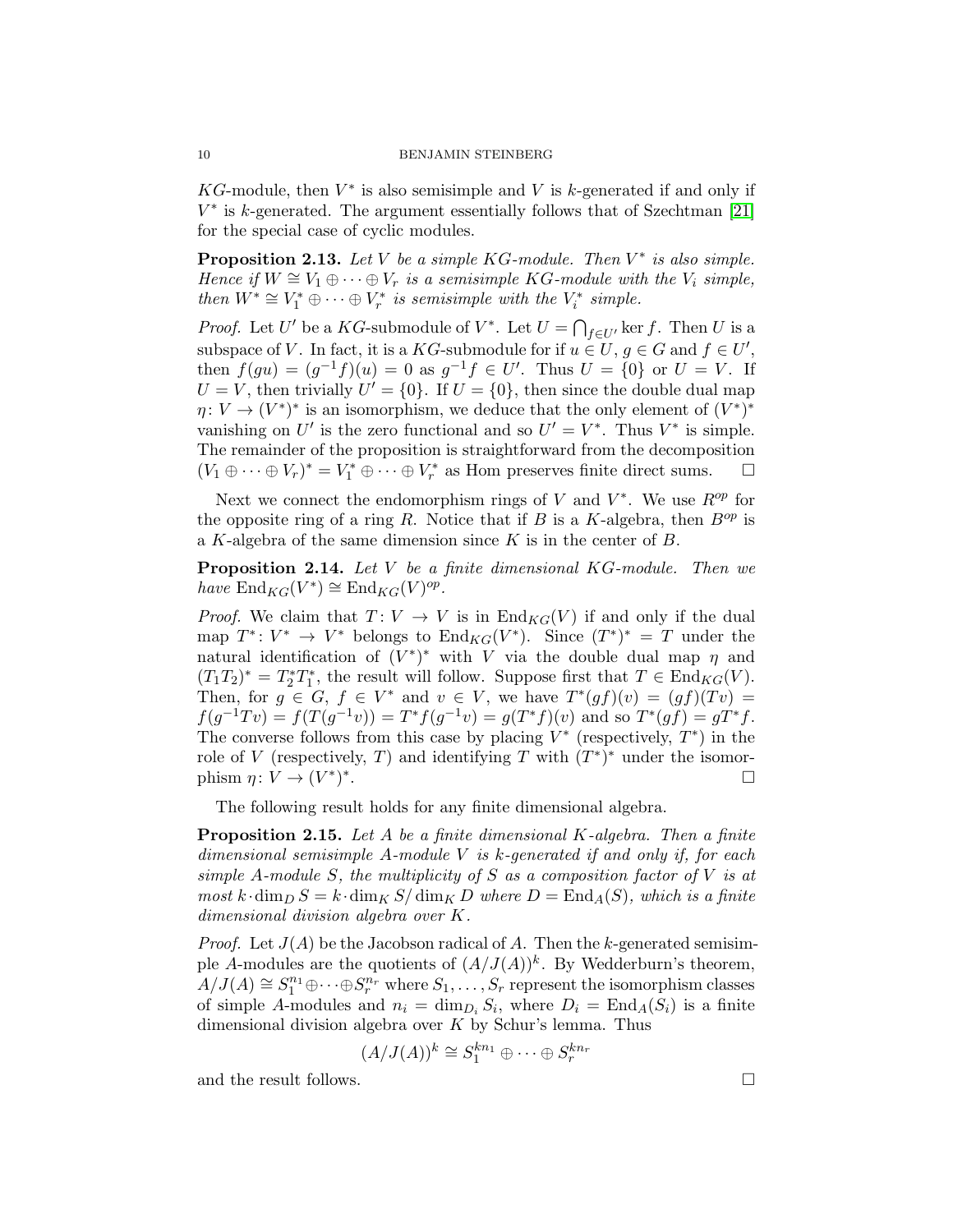As a corollary, we obtain that a finitely generated semisimple  $KG$ -module V and its contragedient have the same number of generators.

<span id="page-10-0"></span>Corollary 2.16. Let V be a finite dimensional semisimple KG-module. Then  $V$  is  $k$ -generated if and only if  $V^*$  is  $k$ -generated.

*Proof.* Write  $V \cong V_1^{m_1} \oplus \cdots \oplus V_r^{m_r}$  with the  $V_i$  pairwise nonisomorphic simple KG-modules. Then by Proposition [2.13,](#page-9-0) we have  $V^* \cong (V_1^*)^{m_1} \oplus \cdots \oplus (V_r^*)^{m_r}$ and  $V_i^*$  is simple for  $i = 1, ..., r$ , whence  $V^*$  is semisimple. Moreover,  $V_i^* \not\cong$  $V_j^*$  if  $i \neq j$  by consideration of double duals. Suppose V is k-generated. Then by Proposition [2.15,](#page-9-1) we must have  $m_i \leq k \cdot \dim_K V_i / \dim_K D_i$  for  $i = 1, \ldots, r$ where  $D_i = \text{End}_{KG}(V_i)$ . But  $\text{End}_{KG}(V_i^*) \cong D_i^{op}$  $i^{\text{op}}_i$  by Proposition [2.14,](#page-9-2) and so we obtain

$$
m_i \leq k \cdot \dim_K V_i / \dim_K D_i = k \cdot \dim_K V_i^* / \dim_K D_i^{op}
$$

and so  $V^*$  is k-generated by another application of Proposition [2.15.](#page-9-1) The converse follows using that  $V \cong (V^*)^*$  and  $V^*$  is semisimple.

Putting together the results of this subsection with the previous one, we arrive at the following theorem.

<span id="page-10-1"></span>**Theorem 2.17.** Let G be a group,  $N \triangleleft G$  a normal subgroup and F an algebraically closed field whose characteristic does not divide  $|A(G) \cap N|$ . Let  $k \geq 1$ . Then the following are equivalent.

- (1)  $S(G) \cap N$  is k-generated as a normal subgroup.
- (2)  $A(G) \cap N$  is a k-generated  $\mathbb{Z}G$ -module.
- (3)  $A(G)_p \cap N$  is a k-generated  $\mathbb{F}_p$ G-module for each prime divisor p of  $|A(G)|$ .
- (4)  $A(G)_p \cap N$  is a k-generated  $\mathbb{F}_p$ G-module for each prime divisor p of  $|A(G)|$ .
- (5)  $\overline{A(G)} \cap N$  is a k-generated  $\mathbb{Z}G$ -module.
- (6) There exist  $\chi_1, \ldots, \chi_k \in \widehat{A(G) \cap N}$  such that  $\bigcap_{i=1}^k \bigcap_{g \in G} \ker g\chi_i =$ {1}.

*Proof.* The equivalence of  $(1)$ – $(3)$  is the content of Proposition [2.8.](#page-6-1) The equivalence of (3) and (4) follows from Corollary [2.16](#page-10-0) as  $A(G)_p \cap N$  is a semisimple  $\mathbb{F}_p$ G-module by Proposition [2.5](#page-5-0) and  $A(G)_p \cap N \cong (A(G)_p \cap N)$  $(N)^*$  by Proposition [2.12.](#page-8-0) The equivalence of (4) and (5) is an application of Propositions [2.7](#page-6-0) and [2.11.](#page-8-1) By Corollary [2.10,](#page-7-1) the condition in (6) is equivalent to there being k-elements of  $A(G) \cap N$  whose translates under G generate  $\widehat{A(G) \cap N}$  as an abelian group. But this is the same as saying that  $\widehat{A(G) \cap N}$  is a k-generated  $\mathbb{Z}G$ -module.  $A(G) \cap N$  is a k-generated  $\mathbb{Z}G$ -module.

The equivalent conditions in [\[22\]](#page-29-7) to  $\check{Z}$ mud's theorem [\[23,](#page-29-8) [24\]](#page-29-9), stem from the above equivalences.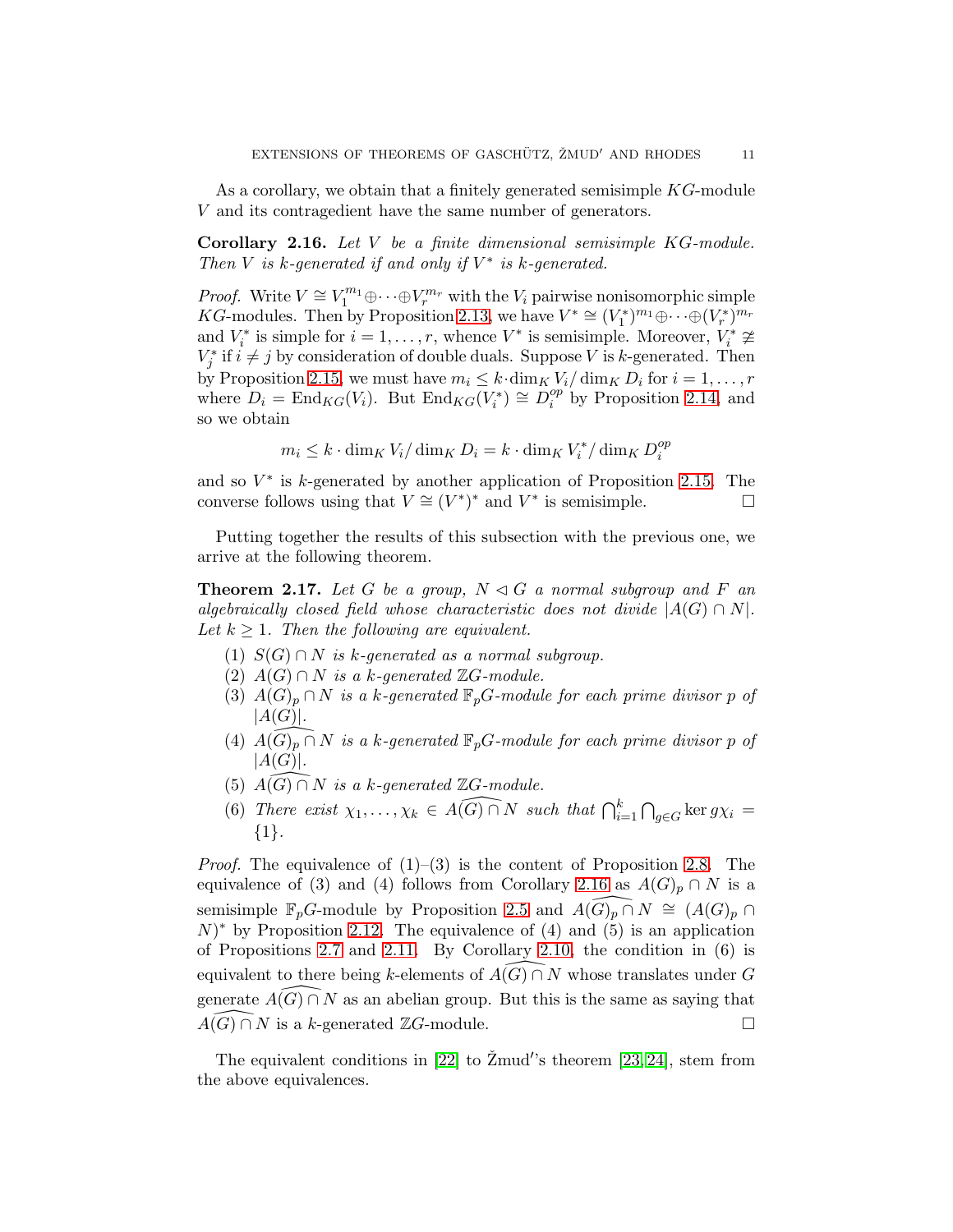2.3. Faithful completely reducible representations. If  $F$  is a field, a matrix representation  $\rho: G \to GL_n(F)$  is faithful if ker  $\rho$  is trivial. This depends only on the equivalence class of  $\rho$  and so we shall say than an  $FG$ module is  $G$ -faithful if it affords a faithful matrix representation of  $G$ . Of course, if  $H \leq G$ , then every FG-module V restricts to an FH-module, and so we may say that V is  $H$ -faithful if it restricts to an H-faithful  $FH$ module. Recall that a representation afforded by a simple module is called irreducible and a representation afforded by a semisimple module is called completely reducible.

Let us start with a well-known lemma, cf. [\[12,](#page-29-15) Theorem 8.4].

<span id="page-11-0"></span>**Lemma 2.18.** Let  $G$  be a p-group and  $F$  a field of characteristic p. Then the only simple  $FG$ -module is the trivial module.

*Proof.* We proceed by induction on  $|G|$ . If G is trivial, there is nothing to prove. Else, let V be a simple FG-module and first observe that if  $q \in G$ , then we have  $g^{p^n} = 1$  for some  $n \geq 1$  and hence the minimal polynomial of g divides  $x^{p^n} - 1 = (x - 1)^{p^n}$ . Thus 1 is an eigenvalue of g. In particular, if  $g \in Z(G)$ , then the eigenspace of g for eigenvalue 1 is a nonzero FGsubmodule (because  $g$  commutes with all elements of  $G$ ) and hence is  $V$ . Therefore, g acts trivially on V, and so V is inflated from an  $F[G/Z(G)]$ module. Since  $Z(G) \neq \{1\}$ , by induction we conclude that V is the trivial  $F[G/Z(G)]$ -module and hence is the trivial FG-module.

Recall that if G is a group and  $p$  is a prime, then the  $p\text{-}core$  of  $G$ , denoted  $O_p(G)$ , is the largest normal p-subgroup of G, that is, the product of all normal p-subgroups of G. Of course,  $O_p(G)$  is a characteristic subgroup of G by its definition.

<span id="page-11-1"></span>**Proposition 2.19.** Let G be a finite group,  $N \triangleleft G$  a normal subgroup and F a field of characteristic  $p \geq 0$ . Then the following are equivalent.

- $(1)$  G admits a completely reducible representation over F that restricts to a faithful representation of N.
- (2) p does not divide  $|A(G) \cap N|$ .
- (3)  $p = 0$ , or N has no nontrivial normal p-subgroup.

*Proof.* If  $p = 0$ , then FG is semisimple, by Maschke's theorem, and is clearly N-faithful. The other conditions hold trivially when  $p = 0$ , and so the result follows in this case. Suppose from now on that  $p > 0$ .

Assume first that  $G$  has an  $N$ -faithful semisimple module  $V$ . If we have that  $p \mid |A(G) \cap N|$ , then  $M = A(G)_p \cap N$  is a nontrivial normal p-subgroup of G. By Clifford's theorem, the restriction of V to an  $FM$ -module is semisimple, and it clearly is  $M$ -faithful. But then  $M$  must be trivial by Lemma [2.18.](#page-11-0) We conclude that  $p \nmid |A(G) \cap N|$ . So (1) implies (2).

To prove that  $(2)$  implies  $(3)$ , suppose that N has a nontrivial normal p-subgroup. Then  $O_p(N)$  is nontrivial. Since  $O_p(N)$  is characteristic in N, it is normal in  $G$  and hence contains a minimal normal subgroup  $M$  of  $G$ ,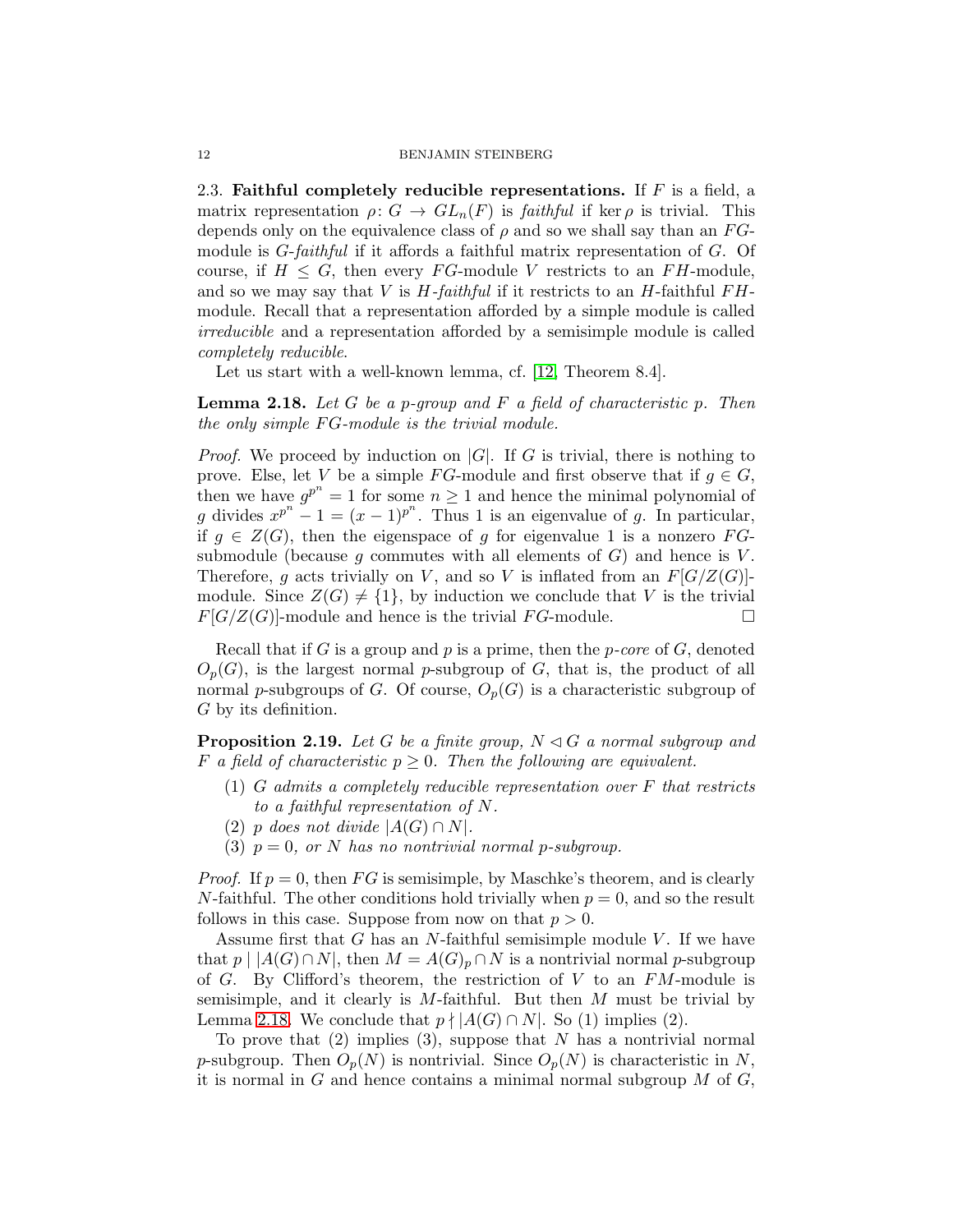which must be a p-group. Since  $Z(M)$  is a nontrivial characteristic subgroup of M, we must have that  $M = Z(M)$ , and so  $M \leq A(G) \cap N$ . It follows that  $p \mid |A(G) \cap N|$ .

Finally, assume that (3) holds. Then we claim that  $FG/J(FG)$  is Nfaithful where  $J(FG)$  is the Jacobson radical of FG. Let  $\rho$  be a representation afforded by  $FG/J(FG)$ ; it is completely reducible. We claim that ker  $\rho$ is a p-group. Indeed, if  $g \in \text{ker } \rho$ , then  $g - 1 \in J(FG)$  and so, since  $J(FG)$ is nilpotent, we can find  $m > 0$  with  $0 = (g - 1)^{p^m} = g^{p^m} - 1$ , i.e.,  $g^{p^m} = 1$ . We conclude that ker  $\rho$  is a normal p-subgroup and hence  $N \cap \text{ker } \rho$  is trivial by assumption, establishing (1). This completes the proof.  $\Box$ 

It is well known (cf. [\[12,](#page-29-15) Corollary 8.6]) that a group has a faithful completely reducible representation over a field of characteristic p if and only if it has no nontrivial normal  $p$ -subgroup (this is the equivalence of  $(1)$  and (3) in the case  $G = N$ ), and so the conditions of the above proposition are all equivalent to  $N$  having a faithful completely reducible representation.

Our next goal is to characterize when  $G$  has an  $N$ -faithful semisimple module with k irreducible constituents (composition factors) over a field  $F$ . By taking  $G = N$ , this contains as a special case Gaschütz's theorem [\[7\]](#page-29-6) characterizing when a group has faithful irreducible representation and  $\check{Z}$ mud's theorem [\[23,](#page-29-8)[24\]](#page-29-9). We first handle the case of an algebraically closed field and then show how to deduce the general case from that. One simplifying advantage of algebraically closed fields is that if  $G_1, G_2$  are finite groups and F is an algebraically closed field, then the simple  $F[G_1 \times G_2] \cong FG_1 \otimes_F FG_2$ modules are the (outer) tensor products  $V_1 \otimes_F V_2$  of a simple  $FG_1$ -module  $V_1$  with a simple  $FG_2$ -module  $V_2$ . The next two results are well known and can be found, for instance, in [\[21\]](#page-29-1). We include proofs for completeness.

<span id="page-12-0"></span>**Proposition 2.20.** Let G be a simple nonabelian group and F a field. Then G has a faithful irreducible representation over F.

*Proof.* Since G is simple nonabelian, we must have that  $A(G) = \{1\}$ . It follows then from Proposition [2.19](#page-11-1) (with  $N = G$ ) that G admits a faithful completely reducible representation  $\rho$ . As G is nontrivial,  $\rho$  must have a nontrivial irreducible constituent, and that constituent must be faithful by  $\Box$ 

We upgrade the previous result to direct products of simple nonabelian groups for the case of an algebraically closed field.

<span id="page-12-1"></span>**Proposition 2.21.** Let  $H = T_1 \times \cdots \times T_m$ , where  $T_1, \ldots, T_m$  are simple nonabelian groups, and let F be an algebraically closed field. Then H has a faithful irreducible representation  $\rho: H \to GL_n(F)$  for some  $n \geq 1$ . Moreover,  $Z(H) = \{1\}$  and hence  $\rho(H \setminus \{1\})$  contains no scalar multiple of the identity matrix.

*Proof.* Since the  $T_i$  are simple nonabelian groups, we have that  $Z(H)$  =  $Z(T_1) \times \cdots \times Z(T_m) = \{1\}$ . Obviously,  $T_1, \ldots, T_m$  are minimal normal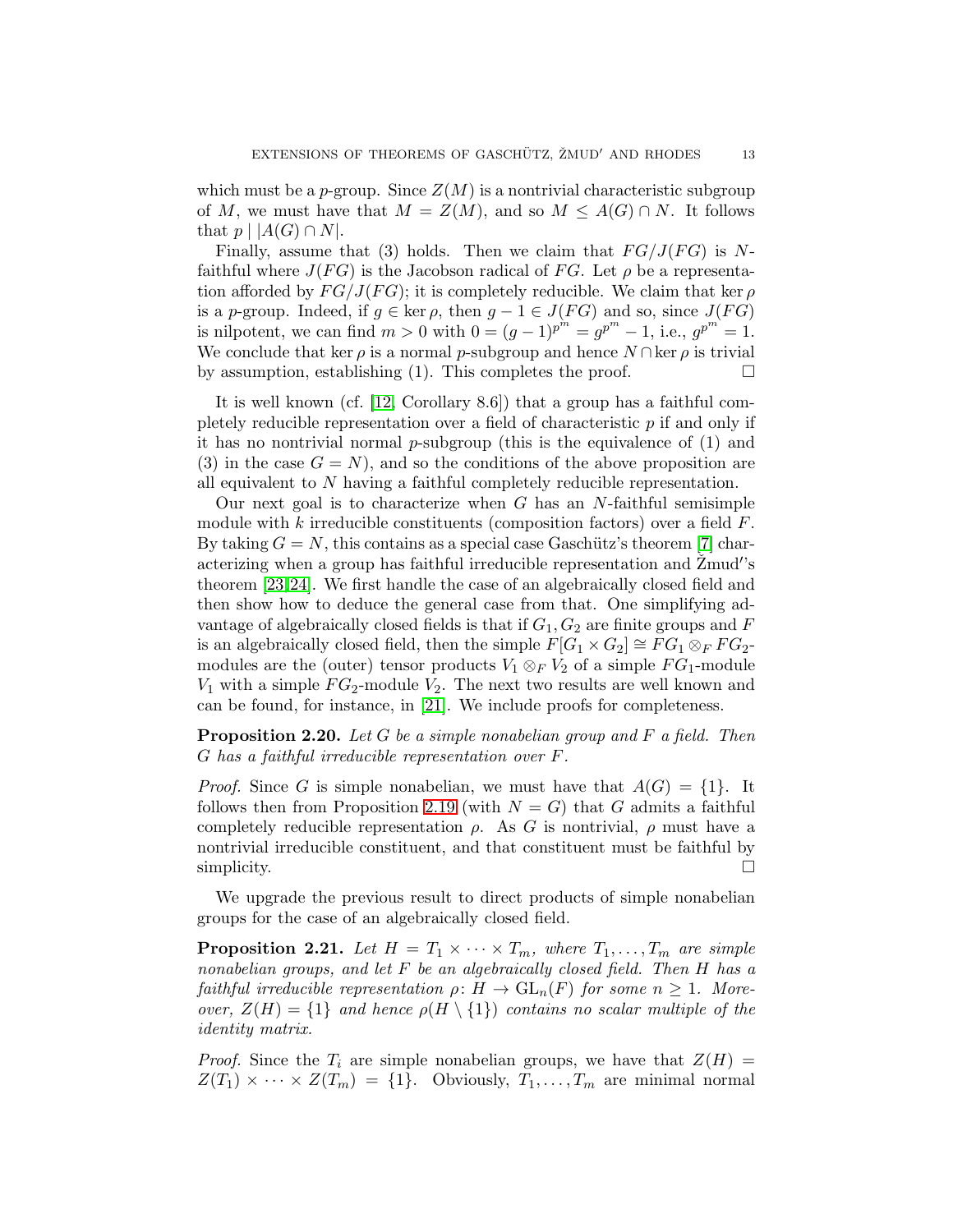subgroups of H and hence  $H = T(H) = S(H)$ . We may then deduce from Theorem [2.4](#page-4-1) that  $T_1, \ldots, T_m$  are all the minimal normal subgroups of H.

By Proposition [2.20,](#page-12-0) we can find a simple  $FT_i$ -module  $V_i$  affording a faithful representation of  $T_i$ . Then  $V = V_1 \otimes_F \cdots \otimes_F V_m$  is a simple  $FH$ module using that  $F$  is algebraically closed (this is a general fact about simple modules for tensor products of finite dimensional algebras over an algebraically closed field). We claim that  $V$  affords a faithful representation  $ρ$ . Since  $T_1, \ldots, T_m$  constitute all the minimal normal subgroups of H, it suffices to check that ker  $\rho \cap T_i = \{1\}$  for all i. But if  $1 \neq g \in T_i$ , then we can find  $v_i \in V_i$  with  $gv_i \neq v_i$  by  $T_i$ -faithfulness of  $V_i$ . If we choose any nonzero vector  $v_j \in V_j$  for  $j \neq i$ , then we have that

$$
(1,\ldots,g,\ldots,1)v_1\otimes\cdots v_m=v_1\otimes v_{i-1}\otimes gv_i\otimes v_{i+1}\otimes\cdots\otimes v_m\neq v_1\otimes\cdots\otimes v_m
$$

and so ker  $\rho \cap T_i = \{1\}.$ 

The final statement follows because  $\rho$  is a faithful representation and H has trivial center and hence no nontrivial element can map to a scalar  $\Box$ 

Recall that if  $M \triangleleft G$  is a normal subgroup, then G acts on the set of isomorphism classes of finite dimensional  $FM$ -modules. If V is an  $FM$ module and  $g \in G$ , then gV denotes the FM-module with underlying vector space V and module structure given by  $m \cdot v = g^{-1} m g v$  for  $m \in M$  and  $v \in V$ . Note that V is simple if and only if gV is simple as they have the same M-invariant subspaces. Also observe that  $V \cong W$  implies  $gV \cong gW$ and that  $h(gV) = (hg)V$ . If  $\chi$  is the character of V, then  $g\chi$  is the character of gV where  $(g\chi)(m) = \chi(g^{-1}mg)$ . In particular, if F is algebraically closed and the characteristic of F does not divide  $|A(G) \cap N|$ , then the action of G on isomorphism classes of simple  $F[A(G) \cap N]$ -modules corresponds to its action on  $A(G) \cap N$  via taking a module to its character. Returning to the general situation, if V is an FM-module, then  $I(V) = \{g \in G \mid gV \cong V\}$ is called the *inertia subgroup* of V. Since  $m_0V \cong V$  for  $m_0 \in M$  (via  $v \mapsto m_0v$ , we have that  $M \lhd I(V)$ .

If  $H \leq G$  is a subgroup and V is an FH-module, the *induced module* is  $\text{Ind}_{H}^{G}V = FG \otimes_{FH} V$ . We write  $\text{Res}_{H}^{G}W$  for the restriction of an  $FG$ -module W to FH. Recall that Frobenius reciprocity yields  $\text{Hom}_{FG}(\text{Ind}_{H}^{G} V, W) \cong$  $\operatorname{Hom}_{FH}(V, \operatorname{Res}^G_H W).$ 

If V is a simple FG-module and  $M \triangleleft G$  is a normal subgroup, then by Clifford's theorem if W is any simple  $FM$ -submodule of  $\text{Res}_{M}^{G}V$ , there exists  $e \geq 1$  such that  $\text{Res}_{M}^{G} V \cong \bigoplus_{t \in T} (tW)^{e}$  where T is a transversal to  $G/I(V)$ .

<span id="page-13-0"></span>**Proposition 2.22.** Let G be a group and  $N \triangleleft G$  a normal subgroup. Suppose that F is an algebraically closed field whose characteristic does not divide  $|A(G) \cap N|$ . Let  $\chi_1, \ldots, \chi_k \in \widehat{A(G) \cap N}$  be such that  $\bigcap_{i=1}^k \bigcap_{g \in G} g\chi_i = \{1\}.$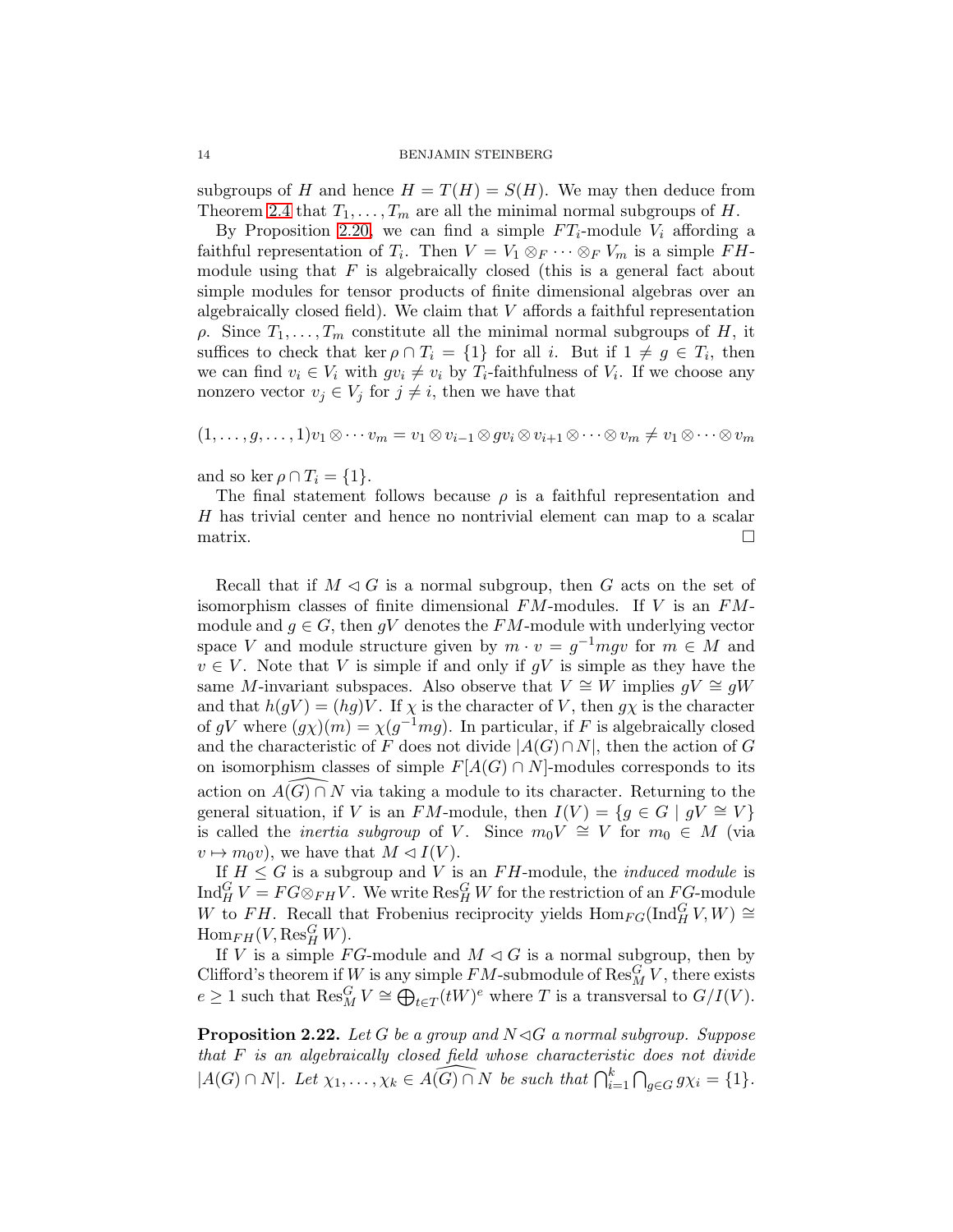Then there exist simple  $F[S(G) \cap N]$ -modules  $V_1, \ldots, V_k$  such that



is  $(S(G) \cap N)$ -faithful, where  $T_i$  is a transversal to  $G/I(V_i)$  for  $i = 1, \ldots, k$ . *Proof.* By Proposition [2.6,](#page-5-1)  $S(G) \cap N = (A(G) \cap N) \times (T(G) \cap N)$ . Note that  $T(G) \cap N$  is a direct product of simple nonabelian groups by Propositions [2.2](#page-4-3) and [2.6.](#page-5-1) Therefore, by Proposition [2.21,](#page-12-1) there is a  $(T(G) \cap N)$ -faithful simple  $F[T(G) \cap N]$ -module W, and, moreover, no nontrivial element of  $T(G) \cap N$ acts by scalar multiplication under this representation. Let  $V_i$  be the outer product of the one-dimensional module associated to  $\chi_i$  with W, which is a simple  $F[S(G) \cap N]$ -module. Concretely,  $V_i$  is W as an F-vector space and the module structure is given by  $(ag) \cdot v = \chi_i(a)gv$  for  $a \in A(G) \cap N$ and  $g \in T(G) \cap N$ . Choose a transversal  $T_i$  to  $G/I(V_i)$  for  $i = 1, ..., k$ . Let  $V = \bigoplus_{i=1}^k \bigoplus_{t \in T_i} tV_i$  and let  $\rho: S(G) \cap N \to GL(V)$  be the associated representation. Note that if  $a \in A(G) \cap N$ ,  $g \in G$  and  $w \in W$ , then in  $gV_i$ we have that  $a \cdot w = \chi_i(g^{-1}ag)w$ , and so  $\text{Res}_{A(G) \cap N}^{S(G) \cap N} gV_i$  is isomorphic to a direct sum of  $\dim W$  copies of the one-dimensional module associated to  $g\chi_i$ .

If  $ag \in S(G) \cap N$  with  $a \in A(G) \cap N$ ,  $g \in T(G) \cap N$  and  $g \neq 1$ , then there is  $w \in W$  such that  $gw \notin Fw$  (as no nontrivial element of  $T(G) \cap N$  acts by scalar multiplication). Then in  $V_1$ , we have  $ag \cdot w = \chi_1(a)gw \neq w$  (else  $gw \in Fw$ ). Therefore,  $ag \notin \text{ker } \rho$ . On the other hand, if  $1 \neq a \in A(G) \cap N$ , then there is  $g \in G$  and  $i \in \{1, ..., k\}$  such that  $(g\chi_i)(a) \neq 1$  by assumption. But if  $t \in T_i$  with  $gI(V_i) = tI(V_i)$ , then  $gV_i \cong tV_i$ , and so  $g\chi_i = t\chi_i$  and a acts on  $tV_i$  via scalar multiplication by  $(t\chi_i)(a) = (g\chi_i)(a) \neq 1$  by the observation at the end of the previous paragraph. Thus  $\rho(a) \neq 1$ . We conclude that  $\rho$  is faithful.

We can now state and prove the version of our first main theorem for algebraically closed fields. In the case that  $N = G$  and the characteristic of F does not divide  $|G|$ , this result is due to  $\text{Zmud}'$  [\[23,](#page-29-8) [24\]](#page-29-9) (see also Tazawa [\[22\]](#page-29-7)), although the result for more general characteristics follows from the combination of the results of  $\text{Zmud}^{\prime}$  [\[24\]](#page-29-9) and Nakayama [\[14\]](#page-29-5). We will later use the theory of Schur indices to handle arbitrary fields. Recall that G has a completely reducible representation over  $F$  that restricts to a faithful representation of  $N$  if and only if the characteristic of  $F$  does not divide  $|A(G) \cap N|$  by Proposition [2.19,](#page-11-1) and so we shall need to impose this condition. Recall that the *length* of a module  $V$  is the number of composition factors in a composition series for  $V$  (i.e., the length of the composition series).

<span id="page-14-0"></span>**Theorem 2.23.** Let G be a finite group,  $N \triangleleft G$  a normal subgroup and F an algebraically closed field whose characteristic does not divide  $|A(G) \cap N|$ . Let  $k \geq 1$ . Then the following are equivalent.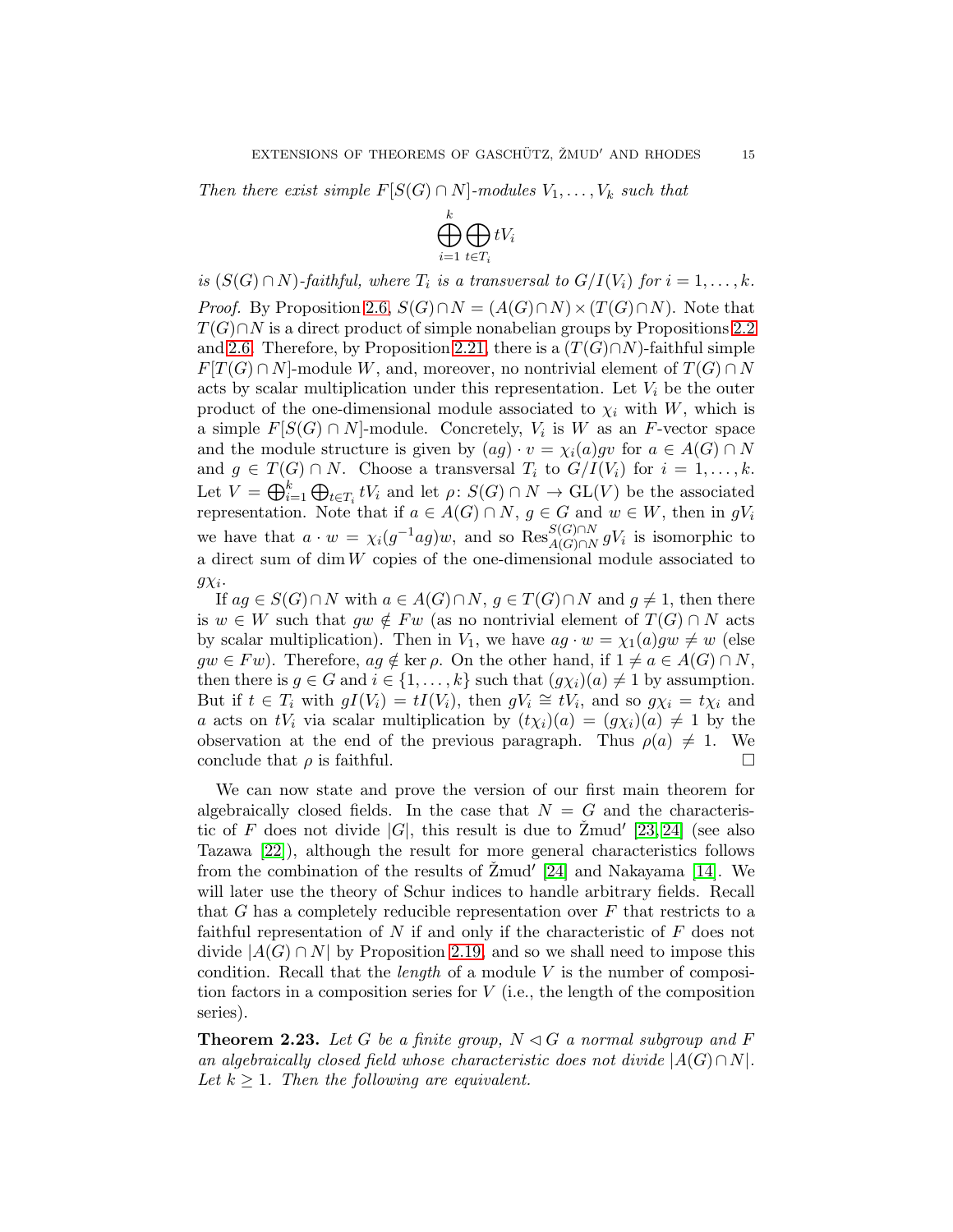- (1)  $S(G) \cap N$  is k-generated as a normal subgroup of G.
- (2)  $A(G) \cap N$  is k-generated as a  $\mathbb{Z}G$ -module.
- (3)  $A(G)_p \cap N$  is k-generated as an  $\mathbb{F}_pG$ -module for each prime divisor p of  $|A(G) \cap N|$ .
- (4)  $A(G)_p \cap N$  is k-generated as an  $\mathbb{F}_pG$ -module for each prime divisor p of  $|A(G) \cap N|$ .
- (5)  $A(G) \cap N$  is k-generated as a  $\mathbb{Z}G$ -module.
- (6) There exist  $\chi_1, \ldots, \chi_k \in \widehat{A(G) \cap N}$  such that  $\bigcap_{i=1}^k \bigcap_{g \in G} \ker g\chi_i =$ {1}.
- (7) G has a completely reducible representation over  $F$  with k irreducible constituents that restricts to a faithful representation of N.
- (8) There is an N-faithful FG-module V of length  $k$ .

*Proof.* We already know that  $(1)$ – $(6)$  are equivalent thanks to Theorem [2.17.](#page-10-1) Obviously, (7) implies (8) since the corresponding semisimple module is a direct sum of  $k$  simple modules and hence has  $k$  composition factors. Next we turn to  $(8)$  implies  $(6)$ . Suppose that V is an N-faithful FG-module of length k. Let  $S_1, \ldots, S_k$  be the composition factors of V. Then since  $F[A(G) \cap N]$  is semisimple, by our hypothesis on F, we must have that a composition series for V splits over  $F[A(G) \cap N]$ , and so

$$
\operatorname{Res}_{A(G)\cap N}^G V \cong \operatorname{Res}_{A(G)\cap N}^G S_1 \oplus \cdots \oplus \operatorname{Res}_{A(G)\cap N}^G S_k.
$$

Note that since F is algebraically closed, each simple  $F[A(G) \cap N]$ -module is one-dimensional. Hence, by Clifford's theorem, we can find characters  $\chi_1, \cdots, \chi_k \in \widehat{A(G) \cap N}$ , transversals  $T_i$  to  $G/I(\chi_i)$  and integers  $e_i \geq 1$  so that  $\text{Res}_{A(G)\cap N}^G V$  affords a representation equivalent to  $\bigoplus_{i=1}^k \bigoplus_{t\in T_i} (t\chi_i)^{e_i}$ . As this representation is faithful, we deduce that

$$
\{1\} \leq \bigcap_{i=1}^k \bigcap_{g \in G} \ker g\chi_i \leq \bigcap_{i=1}^k \bigcap_{t \in T_i} \ker t\chi_i = \{1\}.
$$

Thus (8) implies (6).

The most difficult implication is that (6) implies (7). So let  $\chi_1, \ldots, \chi_k \in \widehat{A(G) \cap N}$  be such that  $\bigcap_{i=1}^k \bigcap_{g \in G} \ker g \chi_i = \{1\}$ . Then by Proposition [2.22,](#page-13-0) there exist simple  $F[S(G) \cap N]$ -modules  $V_1, \ldots, V_k$  such that  $\bigoplus_{i=1}^k \bigoplus_{t \in T_i} tV_i$ is  $(S(G) \cap N)$ -faithful, where  $T_i$  is a transversal to  $G/I(V_i)$  for  $i = 1, ..., k$ . Choose, for each  $i = 1, ..., k$ , a simple quotient  $W_i$  of  $\text{Ind}_{S(G) \cap N}^G V_i$ . We claim  $W = W_1 \oplus \cdots \oplus W_k$  affords a representation  $\rho$  of G with  $\rho|_N$  faithful (it is clearly completely reducible with k irreducible constituents). If ker  $\rho \cap$  $N \neq \{1\}$ , then it contains a minimal normal subgroup of G, and hence it suffices to check that ker  $\rho \cap S(G) \cap N = \{1\}$ , (i.e.,  $\rho|_{S(G) \cap N}$  is faithful). First note that by Frobenius reciprocity,  $0 \neq \text{Hom}_{FG}(\text{Ind}_{S(G) \cap N}^{\tilde{G}} V_i, W_i) \cong$  $\text{Hom}_{F[S(G)\cap N]}(V_i, \text{Res}^G_{S(G)\cap N}W_i)$  and so  $V_i$  is a submodule of  $\text{Res}^G_{S(G)\cap N}W_i$ .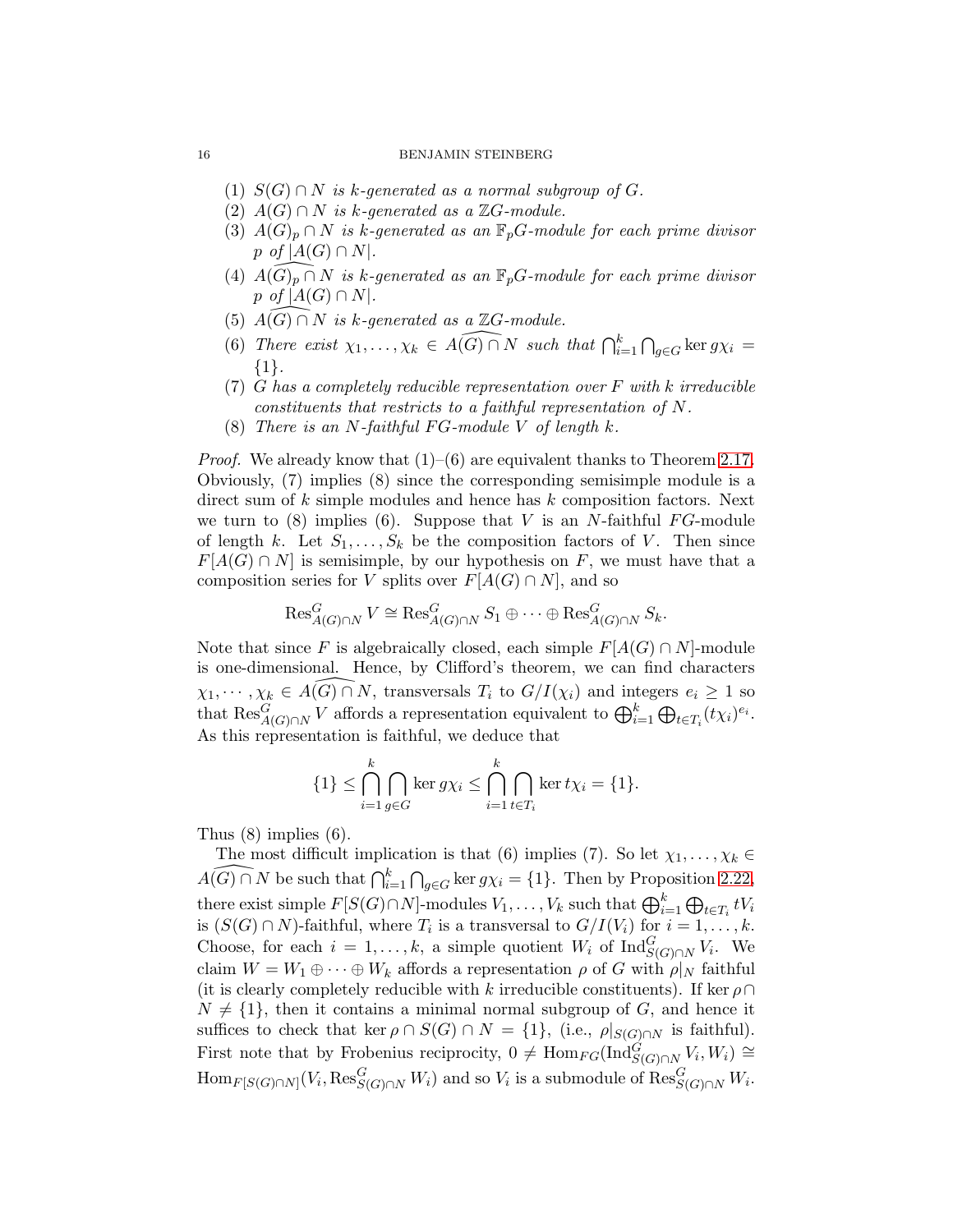It follows from Clifford's theorem that  $\text{Res}_{S(G)\cap N}^G W_i \cong \bigoplus_{t\in T_i} (tV_i)^{e_i}$  for some integer  $e_i \geq 1$ . Therefore,  $\text{Res}_{S(G) \cap N}^G W$  contains  $\bigoplus_{i=1}^k \bigoplus_{t \in T_i} tV_i$  as a submodule and hence  $\rho|_{S(G)\cap N}$  is faithful, as was required. This completes the proof.  $\Box$ 

We recall here some basic ingredients of the theory of Schur indices. The reader can refer to [\[4,](#page-29-16) Theorem 74.5] for details. Let  $F$  now be an arbitrary field and  $\overline{F}$  an algebraic closure of F. Let G be a finite group of order n and let Irr(G) denote the set of irreducible characters of G over  $\overline{F}$ . Denote by  $\mu_n$  the group of  $n^{th}$ -roots of unity in  $\overline{F}$ . Then  $F(\mu_n)/F$  is a finite Galois (in fact, abelian) extension and each irreducible character in  $\text{Irr}(G)$  takes values in  $F(\mu_n)$ . Let  $H = \text{Gal}(F(\mu_n)/F)$  be the Galois group. Then H acts on Irr(G) by  $(\sigma \chi)(g) = \sigma(\chi(g))$  for  $\chi$  a character and  $\sigma \in H$ . Notice that the stabilizer of  $\chi$  in H has fixed field the character field  $F(\chi)$ , that is, the subfield generated over F by  $\chi(G)$ . We can extend  $\sigma$  to an automorphism of  $\overline{F}$ , which we abusively denote by  $\sigma$ , as well; the identity map can of course be extended to the identity. If  $\rho: G \to GL_n(\overline{F})$  is an irreducible representation, then we can define a new representation  $\sigma \rho$  where  $(\sigma \rho(g))_{ij} = \sigma(\rho(g)_{ij}).$ Clearly,  $\sigma \rho$  is also irreducible, ker  $\rho = \ker \sigma \rho$  and if we replace  $\rho$  by an equivalent representation  $\rho'$ , then  $\sigma \rho$  is equivalent to  $\sigma \rho'$ . One calls  $\sigma \rho$  a Galois conjugate of the representation  $\rho$ . Note that the character of  $\sigma \rho$  is  $\sigma$ *χ* where *χ* is the character of  $\rho$ . If *V* is the simple module corresponding to  $\rho$ , then  $\sigma V$  denotes the simple module corresponding to  $\sigma \rho$ . Note that if  $\sigma, \tau \in H$ , then  $\sigma(\tau V) \cong (\sigma \tau V)$  and so H acts on the isomorphism classes of simple  $\overline{F}G$ -modules. Since two simple modules over an algebraically closed field are isomorphic if and only if they have the same character, this action is H-equivariantly isomorphic to the action of H on  $\mathrm{Irr}(G)$ . In particular, the stabilizer of the isomorphism class of V is  $Gal(F(\mu_n)/F(\chi))$  where  $\chi$  is the character of  $V$ , and hence the orbit of the isomorphism class of  $V$  is in bijection with  $Gal(F(\chi)/F)$ .

The theory of Schur indices states that if V is a simple  $\overline{F}G$ -module with character  $\chi$ , then there is an integer  $m(\chi)$ , called the *Schur index* of  $\chi$ , and a simple FG-module  $W_\chi$  such that if  $\sigma_1, \ldots, \sigma_r$  extend the elements of  $Gal(F(\chi)/F)$  to  $F(\mu_n)$  with  $\sigma_1$  the identity, then

$$
\overline{F}\otimes_F W_\chi=[\sigma_1V\oplus\cdots\oplus\sigma_rV]^{m(\chi)}\,.
$$

Notice that  $\sigma_1 V = V$  is a summand in  $\overline{F} \otimes_F W_{\chi}$ . Moreover, every simple FG-module is isomorphic to one of the form  $W_{\chi}$ . Of course, Galois conjugate characters give rise to the same simple  $FG$ -module.

With this setup, we can now drop the hypothesis that  $F$  is algebraically closed from Theorem [2.23.](#page-14-0) This theorem was proved by  $\check{Z}$ mud'  $[23,24]$  $[23,24]$  in the case that  $G = N$  and the characteristic of F does not divide the order of G. The general result, in the case  $G = N$ , can be deduced from [\[24\]](#page-29-9) combined with [\[14\]](#page-29-5), but our proof is direct.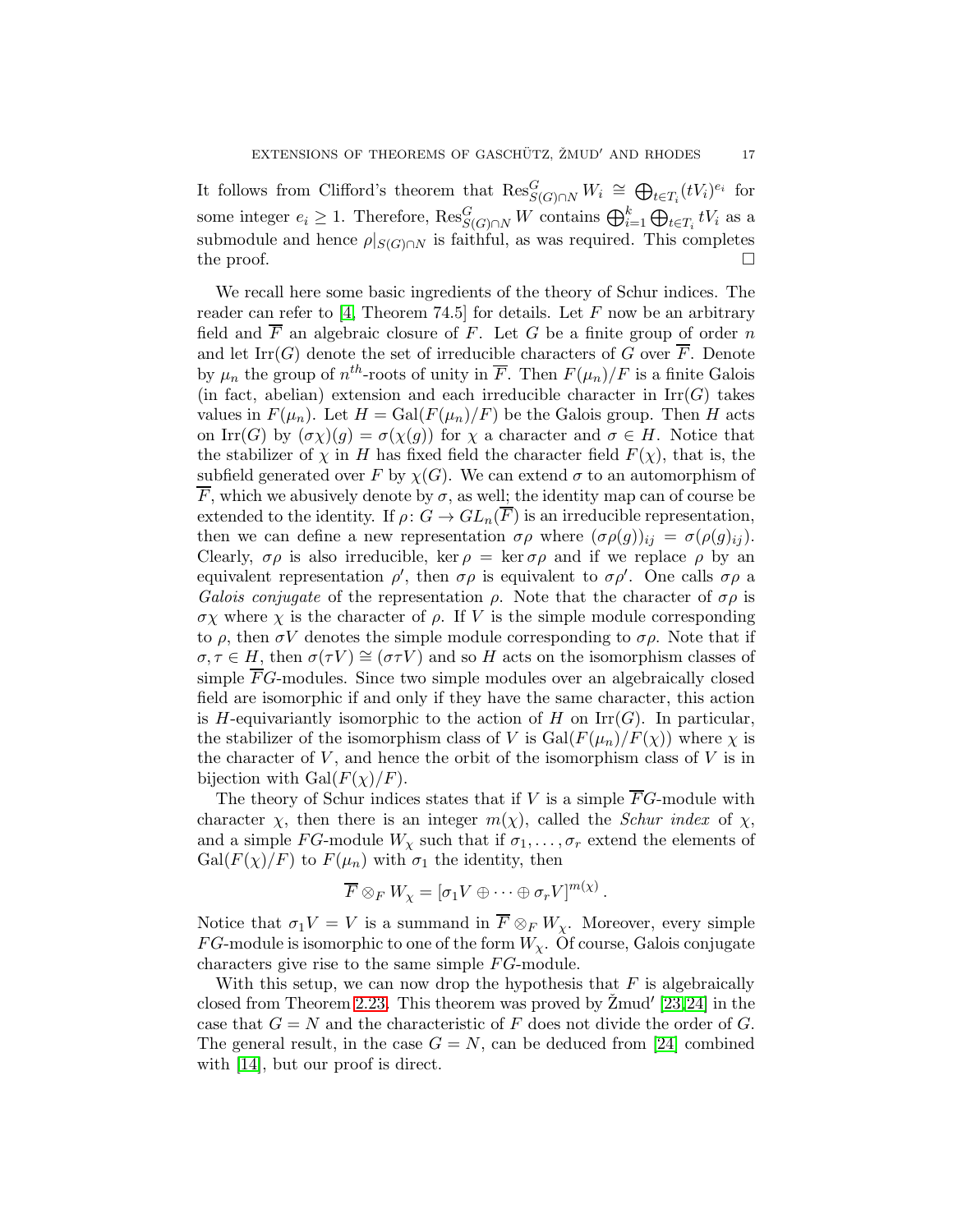<span id="page-17-0"></span>**Theorem 2.24.** Let G be a finite group,  $N \triangleleft G$  a normal subgroup and F a field whose characteristic does not divide  $|A(G) \cap N|$ . Let  $k \geq 1$ . Then the following are equivalent.

- (1)  $S(G) \cap N$  is k-generated as a normal subgroup of G.
- (2)  $A(G) \cap N$  is k-generated as a  $\mathbb{Z}G$ -module.
- (3)  $A(G)_p \cap N$  is k-generated as an  $\mathbb{F}_p$ G-module for each prime divisor p of  $|A(G)|$ .
- (4) G has a completely reducible representation over  $F$  with k irreducible constituents that restricts to a faithful representation of N.

*Proof.* In light of Theorem [2.23,](#page-14-0) it suffices to show that if  $\overline{F}$  is an algebraic closure of  $F$ , then  $G$  has a completely reducible representation over  $F$  with  $k$  irreducible constituents that restricts to a faithful representation of  $N$  if and only if it has one over F.

Suppose first that  $V = V_1 \oplus \cdots \oplus V_k$  is an N-faithful  $\overline{F}G$ -module with  $V_1, \ldots, V_k$  simple and let  $\chi_i$  be the character of  $V_i$ , for  $i = 1, \ldots, k$ . Let  $W = W_{\chi_1} \oplus \cdots \oplus W_{\chi_k}$ ; it affords a completely reducible representation  $\rho$  over F with k irreducible constituents. Then  $\rho$  is also the matrix representation afforded by

$$
\overline{F}\otimes_F W \cong (\overline{F}\otimes_F W_{\chi_1})\oplus \cdots \oplus (\overline{F}\otimes_F W_{\chi_k}).
$$

Since  $V_i$  is a summand in  $F \otimes_F W_{\chi_i}$ , this latter representation has a submodule isomorphic to V and hence  $\rho|_N$  is faithful.

Conversely, suppose that G has a completely reducible representation over  $F$  with  $k$  irreducible constituents that restricts to a faithful representation of N. Then we can find irreducible characters  $\chi_1, \ldots, \chi_k$  of G over  $\overline{F}$  such that  $W = W_{\chi_1} \oplus \cdots \oplus W_{\chi_k}$  affords a representation  $\lambda$  of G over F with  $\lambda|_N$ faithful. Let  $V_i$  be a simple  $\overline{F}G$ -module affording the character  $\chi_i$  and let  $\rho_i$ be a corresponding irreducible representation. If  $\sigma V_i$  is a Galois conjugate of  $V_i$ , then  $\sigma \rho_i$  is the corresponding irreducible representation and it has the same kernel as  $\rho_i$ . Thus ker  $\rho_i$  is the kernel of the representation afforded by

$$
\overline{F} \otimes_F W_{\chi_i} \cong [\sigma_1 V_i \oplus \cdots \oplus \sigma_r V_i]^{m(\chi_i)}
$$

where the  $\sigma_j V_i$  run over the (isomorphism classes of) Galois conjugates of  $V_i$ .  $\overline{A} \text{s } \overline{F} \otimes_F W \cong (\overline{F} \otimes_F W_{\chi_1}) \oplus \cdots \oplus (\overline{F} \otimes_F W_{\chi_k})$  affords the representation  $\lambda$  of G (viewed now as a representation over  $\overline{F}$  instead of F), we deduce that the representation  $\rho = \rho_1 \oplus \cdots \oplus \rho_k$  afforded by  $V_1 \oplus \cdots \oplus V_k$  has the same kernel as  $\lambda$ , and hence restricts to faithful representation of N, as required.  $\square$ 

We remark that the lemmas in Nakayama [\[14\]](#page-29-5) (which are only applied there to the case  $N = G$ , can be used to give a characterization of when G has a completely reducible representation with  $k$  composition factors that restricts to a faithful representation of N in the language used by Shoda  $[18]$ and Tazawa [\[22\]](#page-29-7).

Specializing to the case  $N = G$ , we obtain the  $\check{Z}$ mud's theorem, suitably generalized.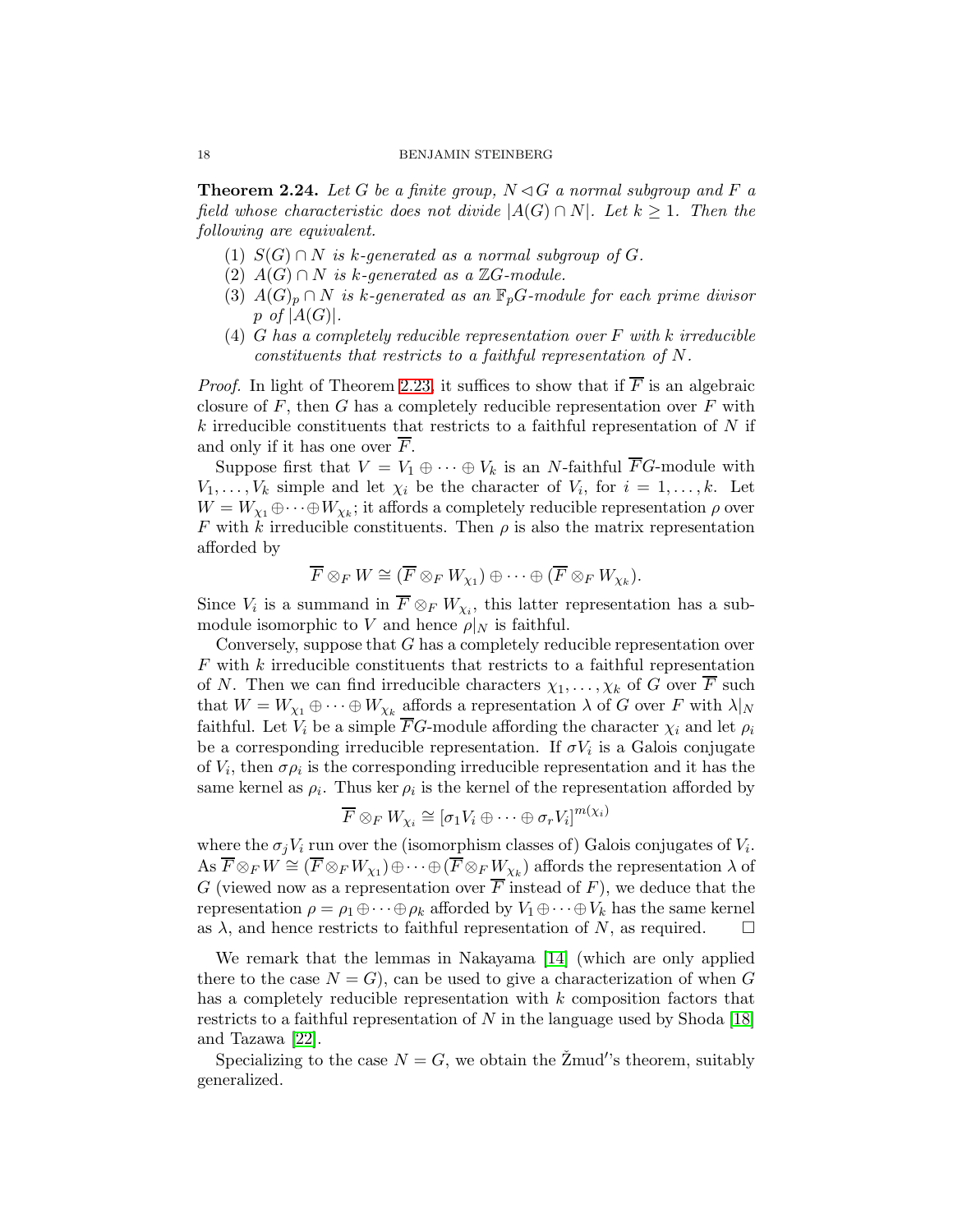<span id="page-18-1"></span>Corollary 2.25 ( $\text{Zmud}'$ ). Let G be a finite group and  $k \geq 1$ . Let F be a field of characteristic  $\ell$ . Then the following are equivalent.

- (1)  $\ell \nmid |A(G)|$  and  $S(G)$  is k-generated as a normal subgroup of G.
- (2)  $\ell \nmid |A(G)|$  and  $A(G)$  is k-generated as a  $\mathbb{Z}G$ -module.
- (3)  $\ell \nmid |A(G)|$  and  $A(G)_p$  is k-generated as an  $\mathbb{F}_p$ G-module for each prime divisor p of  $|A(G)|$ .
- (4) G has a faithful completely reducible representation over F with k irreducible constituents.

In particular, specializing to the case  $k = 1$ , we obtain Gaschütz's theorem [\[7\]](#page-29-6) (but see [\[21\]](#page-29-1) for a history of equivalent results proved by others, earlier).

<span id="page-18-2"></span>**Corollary 2.26** (Gaschütz). Let G be a finite group and F a field of characteristic  $\ell$ . Then the following are equivalent.

- (1)  $\ell \nmid |A(G)|$  and  $S(G)$  is generated as a normal subgroup of G by a single element.
- $(2) \ell \nmid |A(G)|$  and  $A(G)$  is a cyclic  $\mathbb{Z}$ *G*-module.
- (3)  $\ell \nmid |A(G)|$  and  $A(G)_p$  is a cyclic  $\mathbb{F}_p$ G-module for each prime divisor p of  $|A(G)|$ .
- <span id="page-18-0"></span>(4) G has a faithful irreducible representation over F.

### 3. Faithful completely reducible representations of **SEMIGROUPS**

In this section, we extend  $\check{Z}$ mud''s theorem to semigroups with a faithful completely reducible representation. Rhodes characterized the semigroups with a faithful irreducible representation over any field and with a faithful completely reducible representation over a field of characteristic zero in [\[15\]](#page-29-10). Semigroups with a faithful completely reducible representation over an arbitrary field were characterized by Almeida, Margolis, Volkov and the author in [\[1\]](#page-28-1). All semigroups in this section shall be assumed finite.

3.1. Green's relations and generalized group mapping congruences. The preliminaries discussed here can be found in [\[16,](#page-29-17) Appendix A] or [\[20,](#page-29-18) Chapter 1. If S is a semigroup, then  $S<sup>1</sup>$  denotes the monoid obtained by adjoining an identity to  $S$  (even if it already had one). Green's relations  $[8]$ are fundamental to semigroup theory. If  $s, t \in S$ , then  $s \mathscr{J} t$  if  $S^1 s S^1 =$  $S^1 t S^1$ . Note that  $S/\mathscr{J}$  is partially ordered by  $J \leq J'$  if  $J \subseteq S^1 J' S^1$ . A  $\mathscr J$ -class  $J$  is called *regular* if it contains an idempotent. This is equivalent to each element of J being von Neumann regular. We denote the set of regular  $\mathscr J$ -classes by Reg(S/ $\mathscr J$ ). Fix an idempotent  $e_J$  of each regular  $\mathscr J$ class  $J$  and let  $G_J$  be the group of units of the monoid  $e_J S e_J$  with identity  $e_J$ . Then  $G_J$  is called a *maximal subgroup* of J and it is independent of the choice of  $e_j$  up to isomorphism.

Green's relations  $\mathscr L$  and  $\mathscr R$  are defined by  $s \mathscr L t$  if  $S^1s = S^1t$  and  $s \mathscr R t$ if  $sS^1 = tS^1$ . If both  $s \mathcal{R} t$  and  $s \mathcal{L} t$ , then one writes  $s \mathcal{H} t$ . A key fact is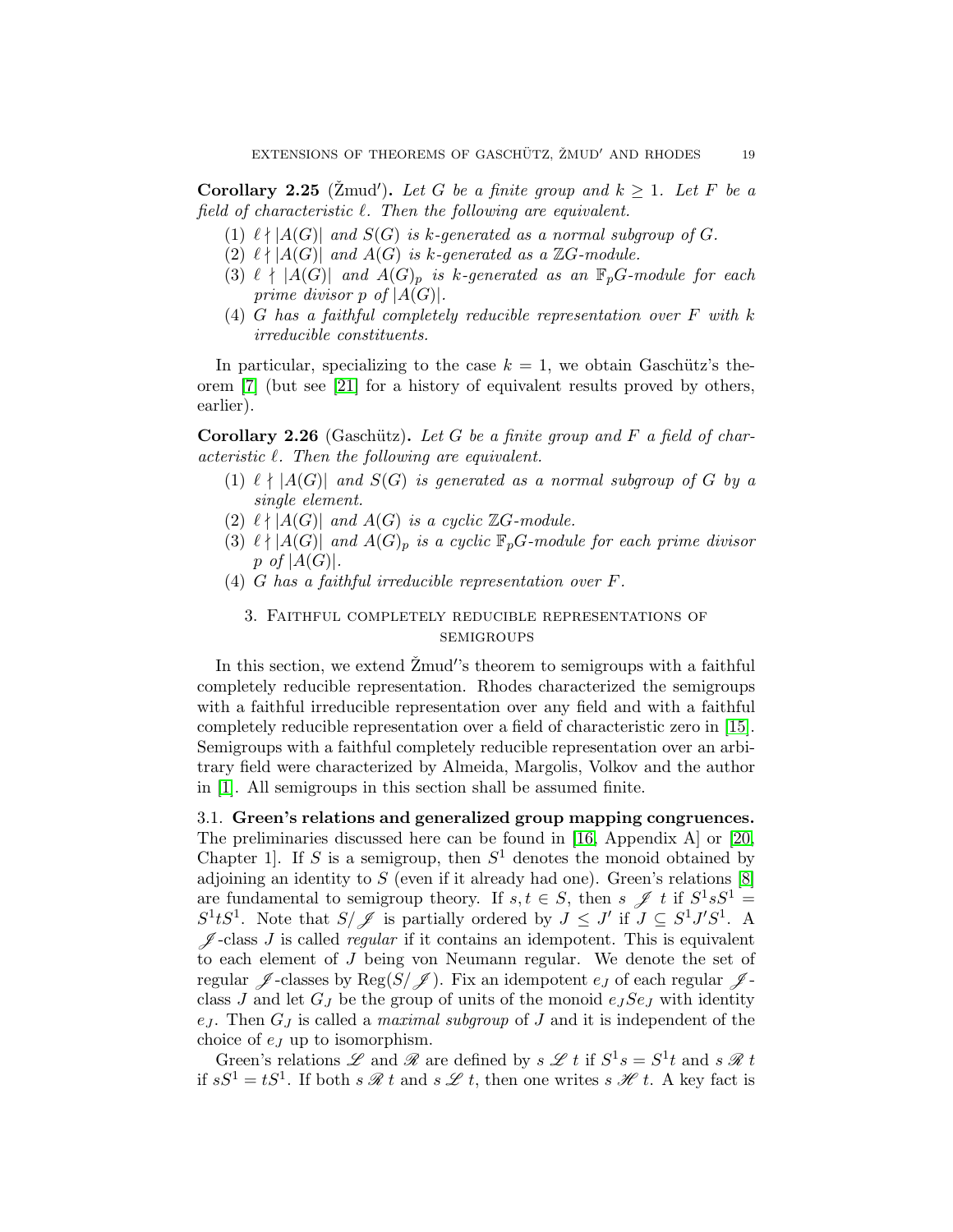that the  $\mathscr{H}$ -class of  $e_j$  is precisely  $G_j$ . We write  $J_s$ ,  $R_s$ ,  $L_s$  and  $H_s$  for the  $\mathscr{J}$ -,  $\mathscr{R}$ -,  $\mathscr{L}$ - and  $\mathscr{H}$ -classes of s, respectively.

Finite semigroups enjoy the following property, termed stability:

 $sS^1 \cap J_s = R_s$  and  $S^1 s \cap J_s = L_s$ .

A consequence of stability is that  $s \mathcal{J} t$  if and only if there exists  $r \in S$ with  $s \mathcal{R} r \mathcal{L} t$ , if and only if there exists  $r' \in S$  with  $s \mathcal{L} r' \mathcal{R} t$ . We shall also need to make use of Green's lemma [\[8\]](#page-29-19).

**Lemma 3.1.** Let s  $\mathscr{J}$  t. Suppose that s  $\mathscr{L}$  r  $\mathscr{R}$  t with  $r \in S$  and choose  $u, w \in S^1$  with  $r = us$  and  $t = rw$ . Then  $\psi \colon H_s \to H_t$  given by  $\psi(x) = uxw$ is a bijection with  $\psi(s) = t$ .

Krohn and Rhodes introduced generalized group mapping congruences in their work on Krohn-Rhodes complexity of finite semigroups [\[11\]](#page-29-20). It was Rhodes who recognized the relevance for representation theory [\[15\]](#page-29-10).

If J is a regular  $\mathscr J$ -class of S, then the *generalized group mapping con*gruence  $\equiv_J$  associated to J is defined by  $s \equiv_J t$  if, for all  $x, y \in J$ ,

$$
xsy \in J \iff xty \in J
$$

and if  $xsy, sty \in J$ , then  $xsy = xty$ . It is known that  $\equiv_J$  is a congruence. The reader is referred to [\[16,](#page-29-17) Section 4.6] for details about the congruence  $\equiv_J$  and its universal property. We denote by  $\equiv_{\mathsf{GGM}}$  the intersection of the congruences  $\equiv_J$  over all regular  $\mathscr J$ -classes of S.

3.2. Semigroup representation theory. The reader is referred to [\[20,](#page-29-18) Chapter 5] for the basic facts about representations of finite semigroups that we shall use. This reference works with monoids, but the results for semigroups are the same, cf.  $[3, Chapter 5]$ . Let K be a field and denote by KS the semigroup algebra of S over K. Note that  $KS$  is a finite dimensional K-algebra but need not be unital. Readers who are worried about such things may assume that  $S$  is a monoid and they will not really miss out on anything. If R is a unital ring, then a *unitary R*-module M is one where  $1m = m$  for all  $m \in M$ . By a KS-module, we mean a K-vector space with an action of S by K-linear maps (which then extends to  $KS$  linearly); this is equivalent to a unitary  $KS^1$ -module.

Recall that a KS-module V is *simple* if  $KS \cdot V \neq 0$  and the only submodules of V are itself and the zero submodule. A matrix representation afforded by a simple module is called irreducible. A semisimple module is one isomorphic to a direct sum of simple modules. Note that the zero module is semisimple but not simple. The simple summands are called irreducible constituents or composition factors. A matrix representation afforded by a semsimple module is called *completely reducible*. The zero module affords a degree 0 matrix representation. A matrix representation of a semigroup is faithful if it is an injective homomorphism. Notice that the degree 0 matrix representation is a faithful representation of both the trivial and the empty semigroup.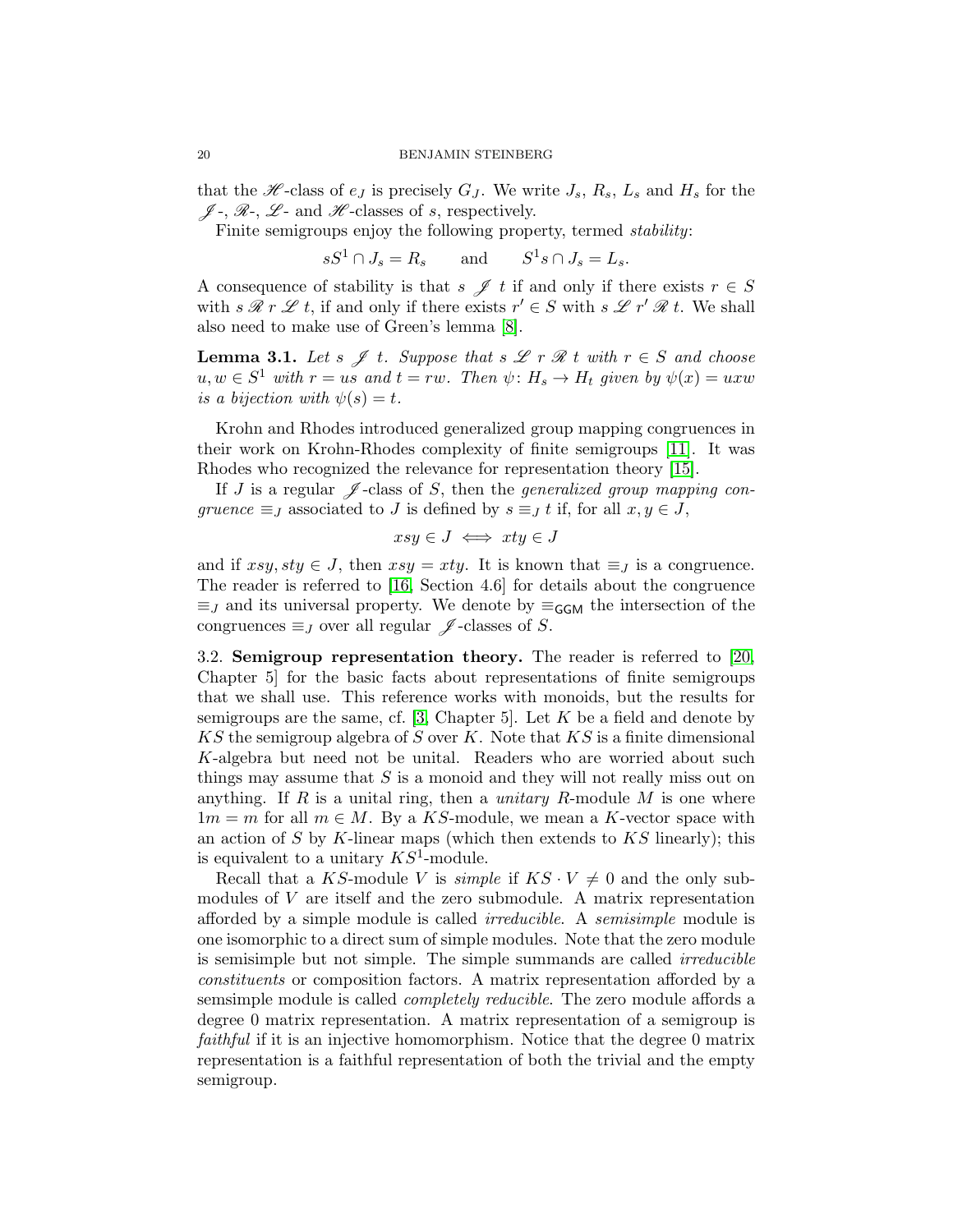The Jacobson radical of a ring R will be denoted by  $J(R)$ . The algebra  $KS/J(KS)$  is semisimple and hence unital, and every semisimple KSmodule is inflated from a  $KS/J(KS)$ -module. The congruence associated to the composition  $S \hookrightarrow KS \rightarrow KS/J(KS)$  is called the *Rhodes radical* of S with respect to  $K$ . This congruence was described for the field of complex numbers in [\[15\]](#page-29-10), and for general fields in [\[1\]](#page-28-1). See also [\[20,](#page-29-18) Chapter 11]. Of course, S admits a faithful completely reducible representation if and only if the Rhodes radical is trivial, that is, the equality relation. However, we will avoid making specific reference to the results of [\[1\]](#page-28-1), except for in a result showing that if the Rhodes radical is trivial, then the minimum length of a faithful representation can be achieved by a faithful completely reducible representation.

If V is a simple KS-module, then a regular  $\mathscr J$ -class J of S is an apex of V if  $sV = 0$  if and only if  $J \nsubseteq S^1 sS^1$ , i.e.,  $J \nsubseteq J_s$ . In other words, J is the unique minimum  $\mathscr{J}$ -class not annihilating V. Note that if W is a KSmodule and J is a regular  $\mathscr J$ -class, then  $e_JW$  is (a unitary)  $KG_J\text{-module.}$ Clifford-Munn-Ponizovksy theory states the following.

<span id="page-20-0"></span>**Theorem 3.2** (Clifford-Munn-Ponizovsky). Let S be a finite semigroup and K a field.

- (1) Every simple KS-module has an apex.
- (2) If J is the apex of a simple KS-module V, then  $e_JV$  is a simple  $KG_J$ -module.
- (3) Given a simple  $KG_J$ -module V, there is up to isomorphism one and only one simple KS-module W with apex J and  $e_JW \cong V$ .

If V is a simple  $KG_J$ -module, we shall usually denote by  $\widetilde{V}$  a simple KS-module with apex J and  $e_J\tilde{V} \cong V$ . The simple module  $\tilde{V}$  is uniquely determined up to isomorphism.

The following result was first observed by Rhodes [\[15\]](#page-29-10). We include a proof for completeness because it is fundamental to all that we do, and also because of its elegance. If  $\alpha: S \to T$  is a semigroup homomorphism, then ker  $\alpha$ , the kernel of  $\alpha$ , is the associated congruence s ker  $\alpha$  s' if  $\alpha(s) = \alpha(s')$ .

<span id="page-20-1"></span>**Lemma 3.3** (Rhodes). Let  $\rho: S \to M_n(K)$  be an irreducible representation with apex J. Then  $\equiv_J \subseteq \ker \rho$ .

*Proof.* Let A be the unital subalgebra of  $M_n(K)$  spanned by  $\rho(S)$  and the identity matrix. Then, since  $\rho$  is irreducible,  $K^n$  is a faithful simple Amodule. Therefore,  $J(A) = 0$  and so A is semisimple. But a semisimple algebra with a faithful simple module is simple by the Wedderburn structure theorem. By definition of an apex,  $\rho(s) = 0$  if and only if  $J \nsubseteq S^1 sS^1$ . Thus  $\rho(S^1JS^1) \subseteq \rho(J) \cup \{0\}$  and hence  $\rho(J)$  spans a nonzero ideal of the simple algebra A. Therefore, the identity matrix is a linear combination  $I = \sum_{j\in J} c_j \rho(j)$  of elements of  $\rho(J)$ . Suppose that  $s \equiv_J t$ . Then after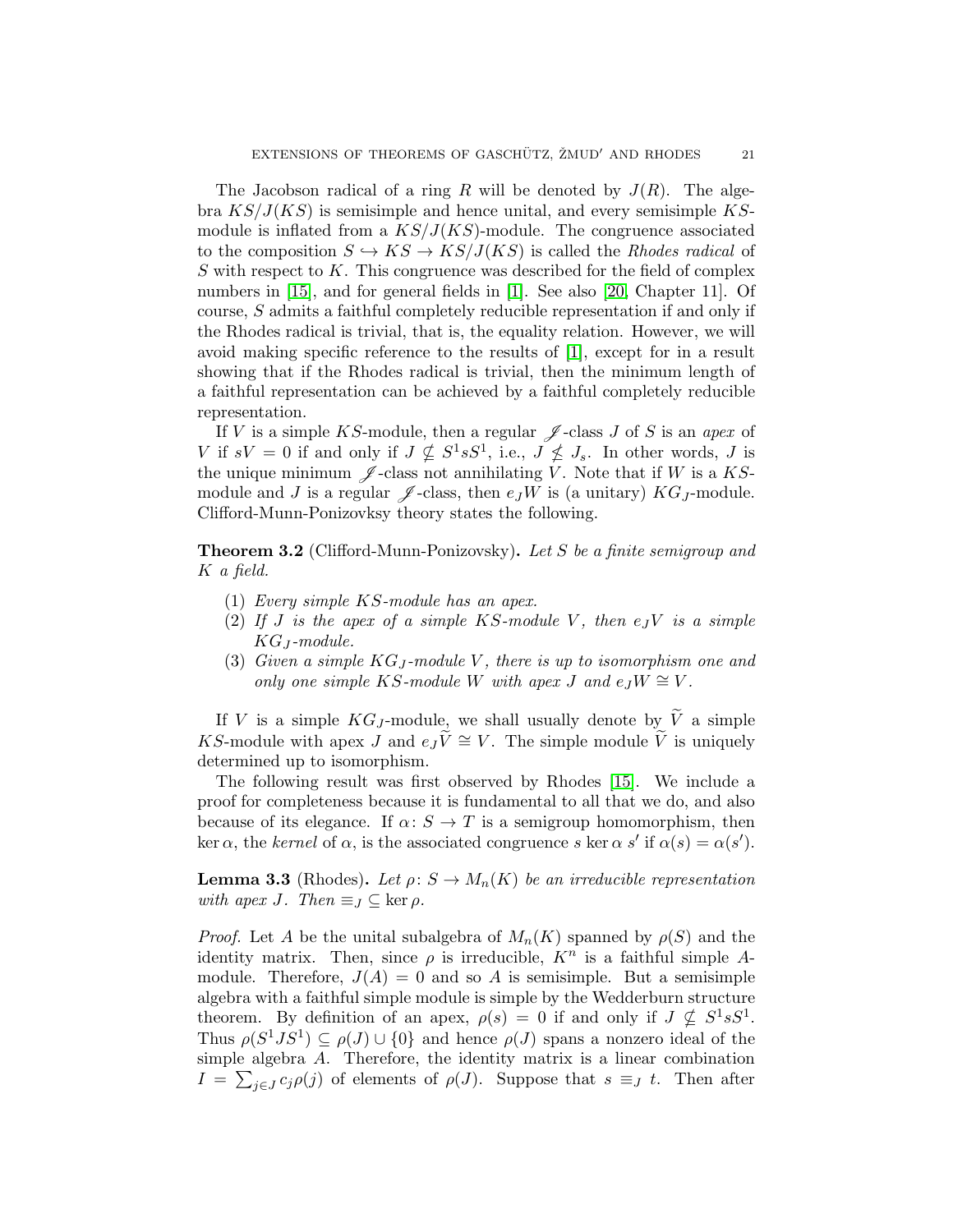multiplying on the left and right by our expression for  $I$ , we have that

$$
\rho(s) = \sum_{j,j' \in J} c_j c_{j'} \rho(jsj')
$$

$$
\rho(t) = \sum_{j,j' \in J} c_j c_{j'} \rho(jtj').
$$

We claim that  $\rho(jsj') = \rho(jt'j')$  for all  $j, j' \in J$ . First suppose that  $\rho(jsj') =$ 0. Then  $J \nsubseteq S^1 j s j' S^1$  and so  $j s j' \notin J$ . Therefore,  $j t j' \notin J$  by definition of  $\equiv_J$ , and so  $\rho(jt'j')=0$  as  $J_{jt'j'} < J$ . On the other hand, if  $\rho(jsj') \neq 0$ , then  $J \leq J_{jsj'} \leq J$ , and so  $jsj' \in J$ . Therefore,  $jsj' = j t j'$  by definition of  $\equiv_J$ and so  $\rho(jsj') = \rho(jt j')$ . It now follows that  $\rho(s) = \rho(t)$ , as required.  $\square$ 

As a consequence, we obtain the following result of Rhodes [\[15\]](#page-29-10) (see also [\[1,](#page-28-1) Theorem 3.16]).

<span id="page-21-0"></span>Corollary 3.4. If a finite semigroup S admits a faithful completely reducible representation over some field, then the congruence  $\equiv_{\mathsf{GGM}}$  is trivial.

*Proof.* It follows immediately from Theorem [3.2](#page-20-0) and Lemma [3.3](#page-20-1) that  $\equiv_{\mathsf{GGM}}$ is contained in the kernel of any irreducible representation of S and hence in the kernel of any completely reducible representation. The result follows.  $\Box$ 

By a *null KS-module* we mean a one-dimensional module W such that  $KS \cdot W = 0$ . Null modules are not simple but they can appear as composition factors in a composition series. A composition series

$$
0 = V_0 \le V_1 \le \dots \le V_k = V
$$

for a KS-module V is an unrefinable series of submodules. Some of the composition factors  $V_i/V_{i-1}$  can be null. In fact, each KS-module is a unitary  $KS^1$ -module and a KS-composition series is the same thing as a  $KS<sup>1</sup>$ -composition series in the usual sense. The null composition factors correspond to the  $KS^1$ -composition factors with apex the  $\mathscr J$ -class of 1, i.e., that are annihilated by S. One last result that we shall need before turning to our main theorem is the following.

<span id="page-21-1"></span>Proposition 3.5. Let S be a semigroup with a faithful completely reducible representation over a field  $K$ . Let  $V$  be a finite dimensional  $KS$ -module affording a faithful representation of S and suppose that  $V_1, \ldots, V_k$  are the non-null composition factors of V. Then  $V_1 \oplus \cdots \oplus V_k$  affords a faithful representation of S.

*Proof.* Let  $0 = W_0 \leq W_1 \leq \cdots \leq W_r = V$  be a composition series for V. Let  $\rho: S \to M_n(K)$  be a representation afforded by V and let A be the subalgebra of  $M_n(K)$  spanned by  $\rho(S)$ . Note that S embeds via  $\rho$  as a subsemigroup of  $A$ . Moreover, each  $W_i$  is naturally an  $A$ -module and so the  $V_i$  are simple A-modules and the  $KS$ -module structure factors through A. The matrix representation of KS afforded by  $V_1 \oplus \cdots \oplus V_k$  then factors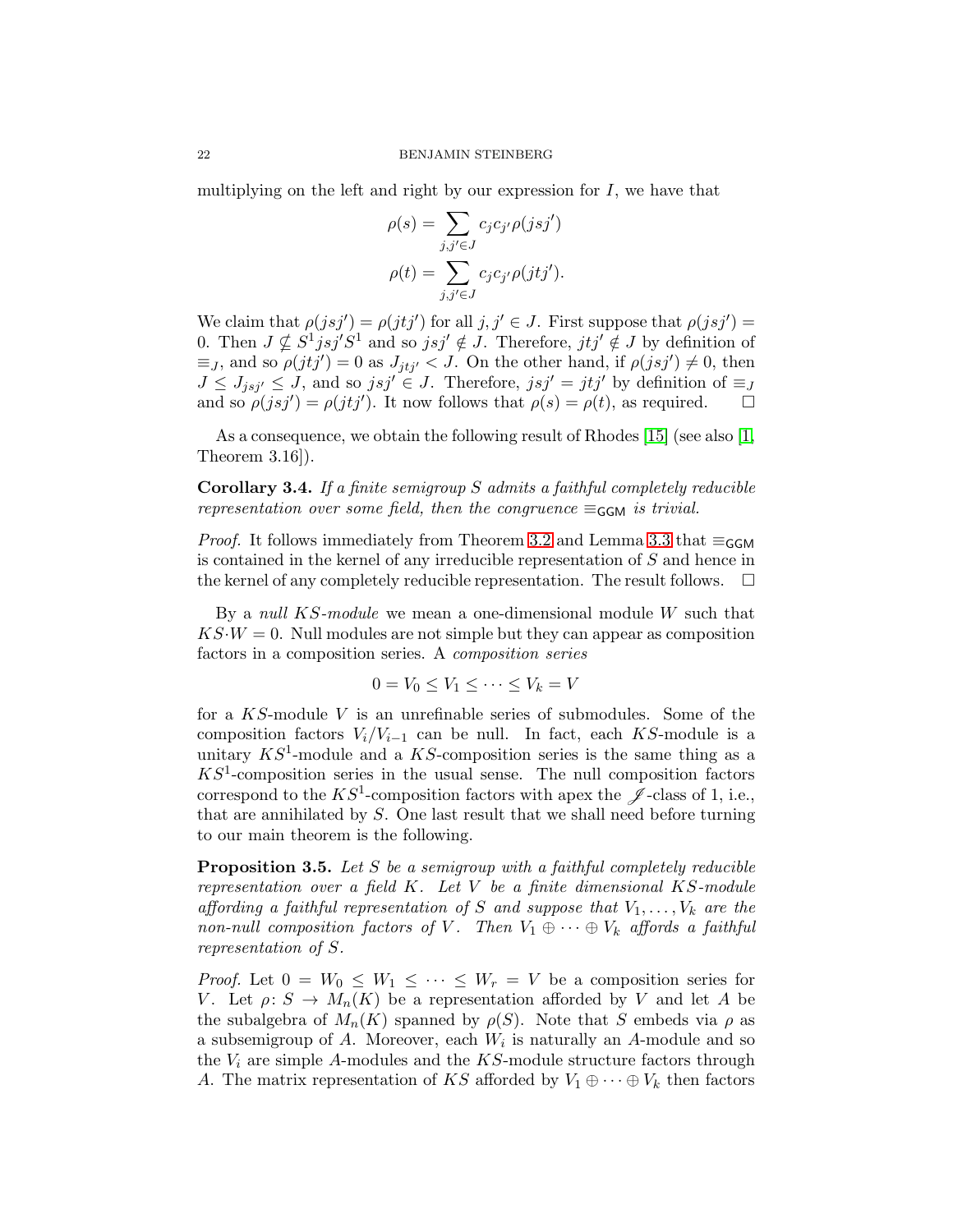through a homomorphism  $\psi: A \to M_m(K)$ . We claim that ker  $\psi$  is nilpotent: in fact, ker  $\psi^r = 0$ . For if  $a_1, \ldots, a_r \in \ker \psi$ , then  $a_i[W_i/W_{i-1}] = \{0\}$ since either  $W_i/W_{i-1}$  is null, or  $W_i/W_{i-1} \cong V_j$  for some  $1 \leq j \leq k$ , and so  $a_iW_i \subseteq W_{i-1}$ . Thus  $a_1 \cdots a_rV = a_1 \cdots a_rW_r \subseteq W_0 = 0$ . It now follows from [\[1,](#page-28-1) Lemma 3.1], [\[1,](#page-28-1) Theorem 3.6] and triviality of the Rhodes radical that  $\psi|_S$  is injective and so  $V_1 \oplus \cdots \oplus V_k$  affords a faithful representation of  $S$ .

3.3. A  $\check{Z}$ mud' theorem for semigroups. We now compute the minimum number of irreducible constituents of a faithful completely reducible representation of a finite semigroup, provided that it has one. There are two motivating examples that are worth considering, as they led the author to the main result. Suppose that  $S$  is a finite meet semilattice, that is,  $S$  is a finite poset with binary meets (greatest lower bounds). We can make S a semigroup via its meet operation. Semilattices are precisely the commutative semigroups in which each element is idempotent. A famous result of Solomon [\[19\]](#page-29-21) shows that  $KS \cong K^S$  and so KS is semisimple and each simple KS-module is one-dimensional. Thus the minimum number of irreducible constituents in a faithful representation of  $S$  is precisely the minimum degree of a faithful representation of S. This was computed by Mazorchuk and the author in [\[13\]](#page-29-0). An element  $s \in S$  is *join irreducible* if it cannot be expressed as a join (least upper bound) of some subset of elements strictly below it. Note that the minimum element of  $S$  is not join irreducible since it is the join of the empty subset. We showed [\[13\]](#page-29-0) that the minimum degree of a faithful representation of  $S$  is the number of join irreducible elements. Note that each  $\mathscr J$ -class of a semilattice consists of a single idempotent, and S and  $S/\mathscr{J}$  are isomorphic posets. Thus we should expect the partial order on regular  $\mathscr J$ -classes to play a role.

On the other hand, let G be a nontrivial finite group and  $N$  a proper, nontrivial normal subgroup. The power set  $P(G)$  is a semigroup under the usual multiplication of subsets:  $AB = \{ab \mid a \in A, b \in B\}$ . Let S be the subsemigroup consisting of the singletons and the elements of  $G/N$  (viewed as cosets). Identifying  $g \in G$  with  $\{g\}$ , we can view S as  $G \cup G/N$  where elements of G and  $G/N$  multiply as usual and  $g(hN) = ghN$ ,  $(hN)g = hgN$ for  $h, g \in G$ . In particular,  $G/N$  is an ideal of S. Note that S is a monoid with group of units G, and the  $\mathscr J$ -classes of S are G and  $G/N$ , both of which are regular. To simplify the discussion let us assume for the moment that we are working over a field of characteristic 0.

Each irreducible representation of G extends to S by mapping  $G/N$  to 0, and these are the irreducible representations with apex  $G$ . Also, each irreducible representation  $\psi$  of  $G/N$  extends to S by sending  $g \in G$  to  $\psi(qN)$ , and these are the irreducible representations with apex  $G/N$ . Since all the irreducible representations with apex  $G$  agree on  $G/N$ , in order to separate the elements of  $G/N$  from each other we must use a direct sum of k irreducible representations with apex  $G/N$  where k is the minimum number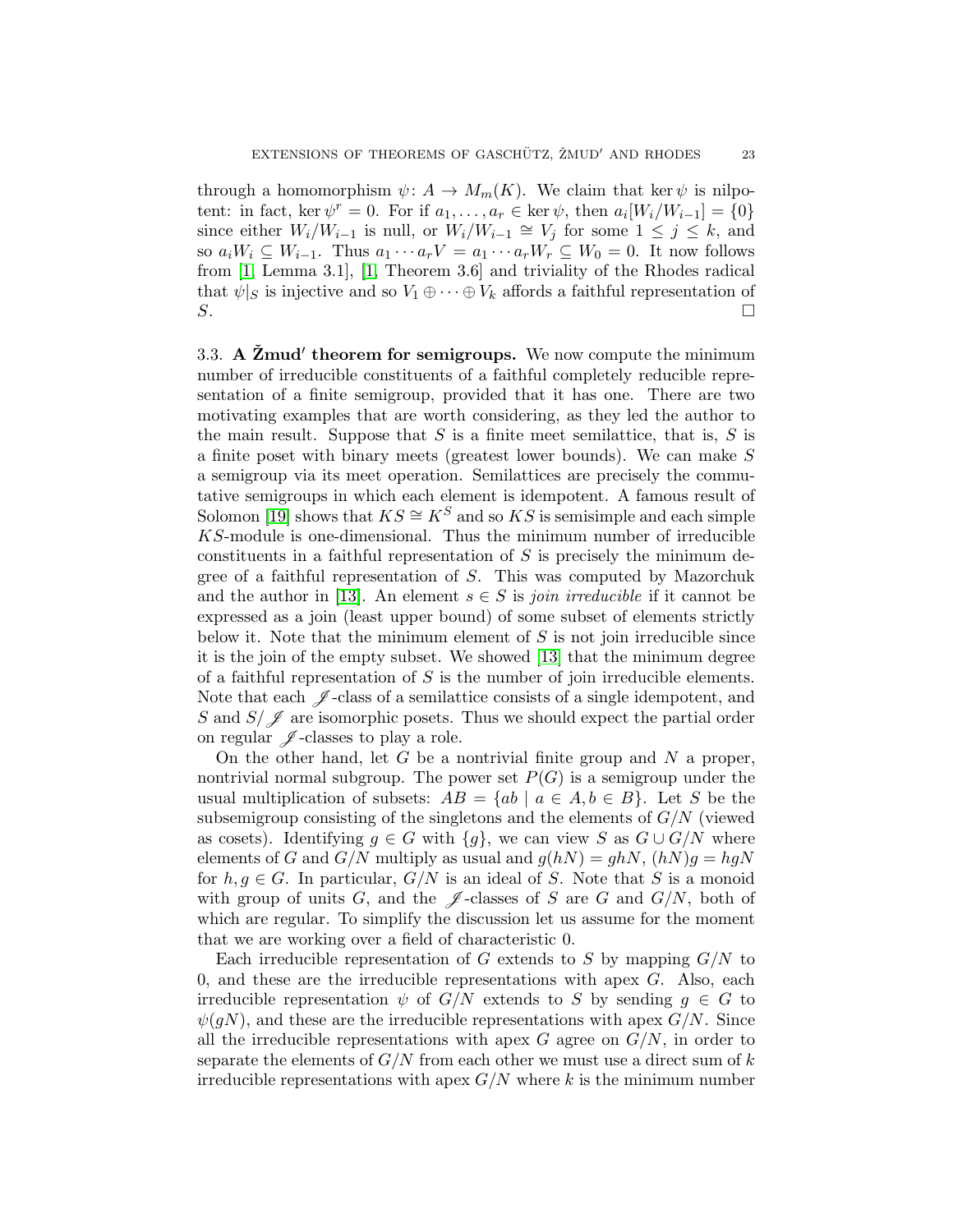of normal generators of  $S(G/N)$  by Corollary [2.25.](#page-18-1) This direct sum will also separate elements of  $G$  in different cosets of  $N$ . Therefore, to separate the remaining elements of G from each other and from  $G/N$ , we just need to find a completely reducible representation of  $G$  whose restriction to  $N$  is faithful with the minimum number of irreducible constituents (and extend it to S by mapping  $G/N$  to 0). This number is given by the minimum number of normal generators of  $S(G) \cap N$  by Theorem [2.24.](#page-17-0) This was our motivation for proving Theorem [2.24](#page-17-0) in the first case.

We follow the convention here that an empty meet (join) in a lattice is the top (bottom) of the lattice. In particular, we interpret the intersection of an empty collection of subsets of a set  $X$  to be the set  $X$ .

Let us define a regular  $\mathscr J$ -class J to be reducible if

$$
\bigcap_{J' \in \text{Reg}(S/\mathscr{J}), J' < J} \equiv_{J'} \subseteq \equiv_J.
$$

Equivalently, J is reducible if whenever  $s \not\equiv_J t$ , there is a regular  $\mathscr J$ -class  $J' < J$  with  $s \not\equiv_{J'} t$ . If a regular  $\mathscr J$ -class is not reducible, then we say it is irreducible. The following proposition motivates the terminology.

<span id="page-23-0"></span>**Proposition 3.6.** Let S be a meet semilattice and  $e \in S$ . Then  $J_e$  is irreducible if and only if e is join irreducible.

*Proof.* If  $e \in S$ , we claim that  $s \equiv_{J_e} t$  if and only if either both  $s, t \geq e$ , or both  $s, t \ngeq e$ . For this, note that  $exe \in J_e$ , if and only if  $exe = e$ , which occurs if and only if  $x \geq e$ . The claim then follows by definition of  $\equiv_{J_e}$ Suppose first that e is not join irreducible. Then e is the join of the set X of elements that are strictly below it. In particular, if  $s \equiv_{J_f} t$  for all  $f \in X$ , then either  $s, t \not\geq f$  for some  $f \in X$ , in which case  $s, t \not\geq e$ , or  $s, t \geq f$  for all  $f \in X$ , in which case  $s, t \geq e$ . It follows that  $s \equiv_{J_e} t$  and hence  $J_e$  is reducible, as  $J_f < J_e$  if and only if  $f < e$ .

Conversely, assume that  $J_e$  is reducible and let  $X = \{f \mid f < e\}$ . We claim that e is the join of X. It suffices to show that if  $e' \geq f$  for all  $f \in X$ , then  $e' \ge e$ . Indeed, if  $e' \ge f$  for all  $f \in X$ , then  $e' \equiv_{J_f} e$  for all  $f < e$ , i.e., for all regular  $\mathscr{J}$ -classes  $J_f < J_e$ . Hence, by reducibility of  $J_e$ , we have that  $e' \equiv_{J_e} e$  and thus, since  $e \geq e$ , we must have  $e' \geq e$ . This completes the proof.  $\Box$ 

The definition of an irreducible  $\mathscr J$ -class takes care of the order considerations. Now we must handle the group theoretic ones. Let J be an irreducible regular  $\mathscr J$ -class with maximal subgroup  $G_J$  and corresponding identity element  $e_J \in J$ . Put

$$
N_J = \{ g \in G_J \mid g \equiv_{J'} e_J, \forall J' \in \text{Reg}(S/\mathscr{J}) \text{ with } J' < J \}
$$

and observe that it is a normal subgroup of  $G_J$  since each  $\equiv_{J'}$  is a congruence. Note that  $N_J$  does not depend on the choice of  $e_J$  in the following sense. If  $e \in J$  is an idempotent, then by standard finite semigroup theory, there exist  $a, a' \in J$  with  $aa' a = a$ ,  $a' aa' = a'$ ,  $aa' = e$  and  $a' a = e_J$ .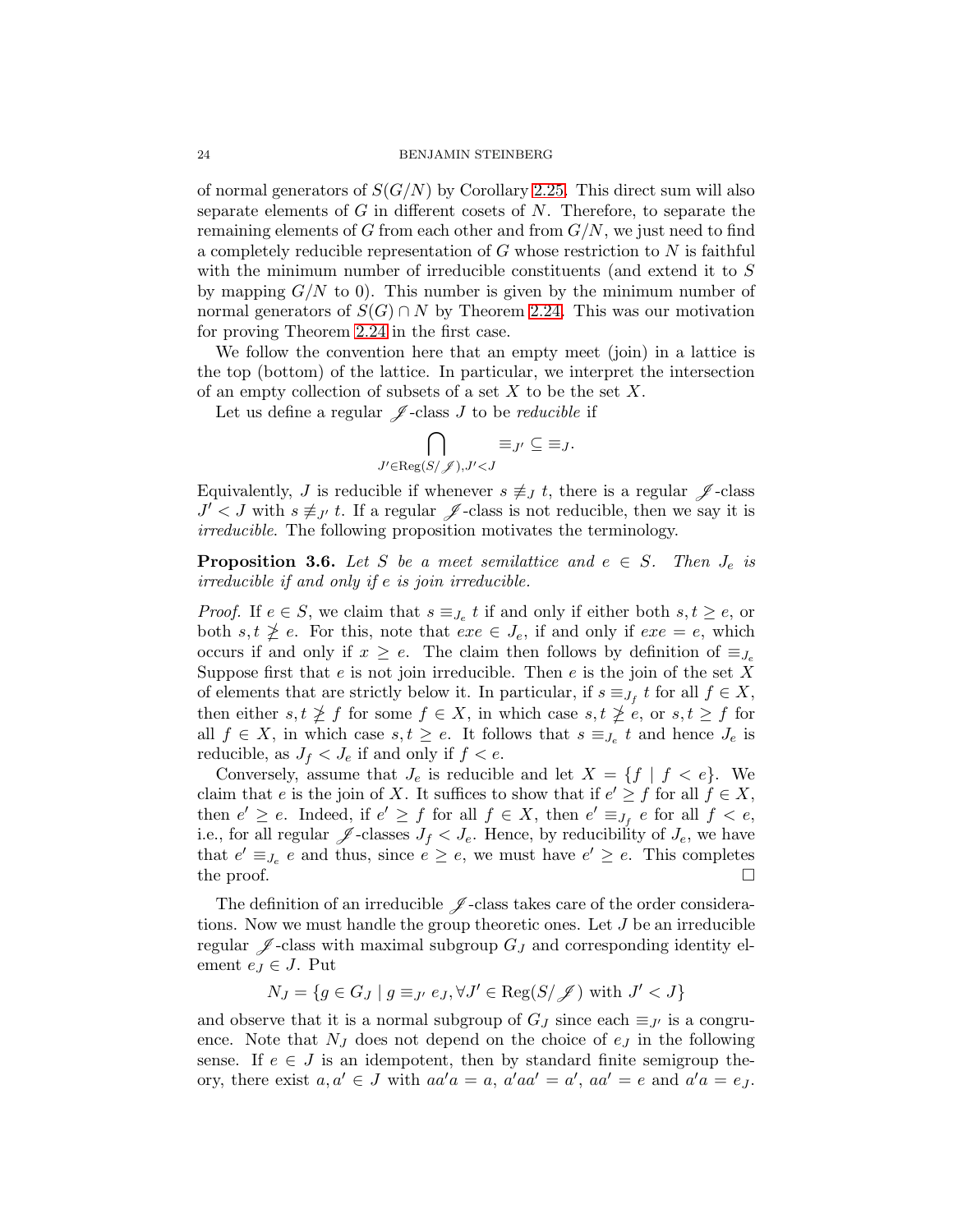Moreover,  $\psi: G_J \to G_e$  given by  $\psi(x) = axa'$  is a group isomorphism with inverse  $x \mapsto a'xa$ . It then follows that  $g \in N_J$  if and only if  $\psi(g) \equiv_{J'} e$  for all regular  $\mathscr{J}$ -classes  $J' < J$ .

We shall need two lemmas that will allow us to describe which completely reducible representations are faithful in order to establish our main result.

<span id="page-24-0"></span>**Lemma 3.7.** Let J be a regular  $\mathscr J$ -class of S. Suppose that  $s, t \in S$  with  $s, t \in S^1 J S^1$  and  $s \equiv_{J'} t$  for all regular  $\mathscr J$ -classes  $J' < J$ . Then  $\rho(s) = \rho(t)$ for any irreducible representation of S with apex not equal to J.

*Proof.* Let J' be the apex of  $\rho$ . If  $J' < J$ , then  $\rho(s) = \rho(t)$  by Lemma [3.3.](#page-20-1) On the other hand, if  $J' \nleq J$ , then  $\rho(s) = 0 = \rho(t)$  by definition of an  $apex.$ 

Our second lemma establishes the faithfulness criterion.

<span id="page-24-1"></span>**Lemma 3.8.** Let K be a field and S a finite semigroup. Let V be a semisimple KS-module and, for each regular  $\mathscr J$ -class J, let  $V_J$  be the direct sum of the irreducible constituents of V with apex J. Note that  $e_JV_J$  is a semisimple  $KG_J$ -module. Then V affords a faithful representation of S if and only if:

- $(1) \equiv_{\mathsf{GGM}}$  is trivial;
- (2)  $V_J \neq 0$  whenever J is irreducible;
- (3)  $e_JV_J$  is N<sub>J</sub>-faithful whenever J is irreducible and  $N_J \neq \{e_J\}$ .

*Proof.* The fact that  $e_JV_J$  is a semisimple  $KG_J$ -module follows from Theo-rem [3.2.](#page-20-0) Suppose first that  $V$  affords a faithful representation of  $S$ . Then  $\equiv_{\mathsf{GGM}}$  is trivial by Corollary [3.4.](#page-21-0) Assume that  $V = V_1 \oplus \cdots \oplus V_k$  with  $V_1, \ldots, V_k$  simple. Let  $J_i$  be the apex of  $V_i$  and let  $\rho_i$  be an irreducible representation afforded by  $V_i$ . Let J be an irreducible regular  $\mathscr J$ -class. Then we can find  $s, t \in S$  with  $s \not\equiv_J t$  but  $s \equiv_{J'} t$  for all regular  $\mathscr{J}$ -classes  $J' < J$ . By definition of  $\equiv_J$ , this means (possibly interchanging s, t), that we can find  $x, y \in J$  with  $xsy \in J$  and  $xty \notin J$ , or  $xsy, sty \in J$  but  $xsy \neq xty$ . In either case,  $xsy \neq xty$ . Note that  $xsy \equiv y$  xty for all regular  $\mathscr J$ -classes  $J' < J$ . It follows from Lemma [3.7](#page-24-0) that  $\rho_i(xsy) = \rho_i(xty)$  if  $J_i \neq J$ . We conclude, since V affords a faithful representation and  $xsy \neq xty$ , that some  $J_i = J$ . This establishes (2). For (3), suppose that  $N_J \neq \{e_J\}$ . Note that  $e_JV$  is a  $G_J$ -faithful  $KG_J$ -module since V affords a faithful representation of S, and if  $g \in G_J$  acts trivially on  $e_J V$ , then  $gv = ge_J v = e_J v$  for all  $v \in V$ , whence  $g = e_J$  by faithfulness. Note that  $e_J V_J = \bigoplus_{J_i=J} e_J V_i$ . We claim that  $e_JV_J$  is N<sub>J</sub>-faithful. Indeed, if  $g \in N_J$ , then  $g \equiv_{J'} e_J$  for all regular  $\mathscr{J}$ -classes  $J' < J$ , and so  $\rho_i(g) = \rho_i(e_J)$  whenever  $J_i \neq J$  by Lemma [3.7,](#page-24-0) whence g acts trivially on  $e_J V_i$  if  $J_i \neq J$ . Thus  $e_J V_J$  must be  $N_J$ -faithful as  $e_JV = e_JV_1 \oplus \cdots \oplus e_JV_k = e_JV_J \oplus \bigoplus_{J_i \neq J} e_JV_i$  affords a faithful representation of  $G_J$ , and hence  $N_J$ , but  $N_J$  acts trivially on  $\bigoplus_{J_i\neq J}e_JV_i$ .

Conversely, suppose that  $(1)$ – $(3)$  hold, and let  $\rho$  be a representation afforded by V. Let  $s \neq t$  be elements of S. Then since  $\equiv_{\mathsf{GGM}}$  is the trivial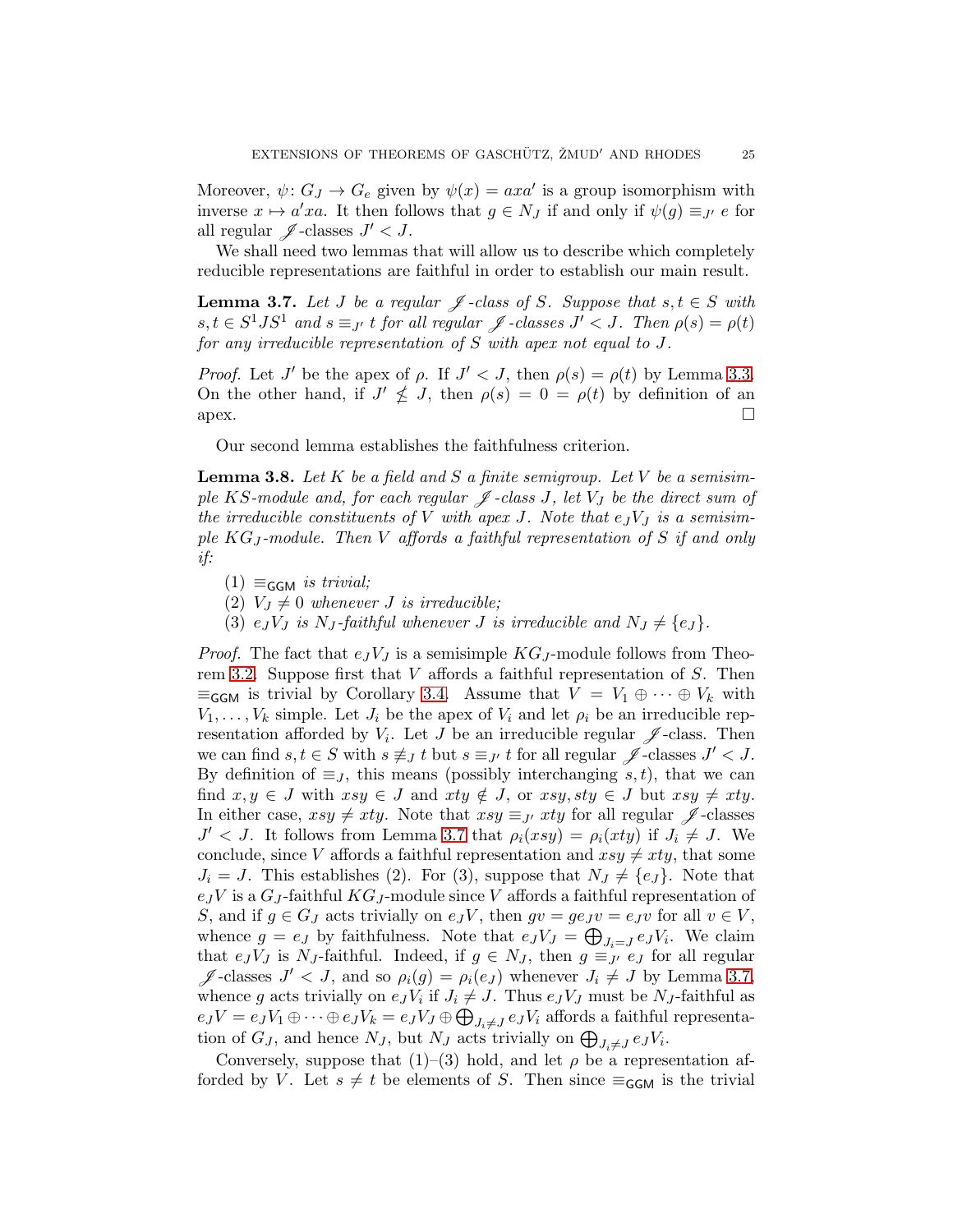congruence, we can find a regular  $\mathscr{J}$ -class J with  $s \not\equiv J t$ . We may assume without loss of generality that  $J$  is minimal with respect to this property, that is,  $s \equiv_{J'} t$  for all regular  $\mathscr{J}$ -classes  $J' < J$ . In particular, it follows that J is irreducible. By definition of  $\equiv_J$ , we can find (possibly interchanging s, t)  $x, y \in J$  with  $xsy \in J$  and  $xty \notin J$  or with  $xsy, xty \in J$  and  $xsy \neq xty$ . In the first case,  $xsyV_J \neq 0$  and  $xtyV_J = 0$  since  $0 \neq V_J$  is a direct sum of simple modules with apex J and  $J_{xty} < J$ . Thus  $\rho(xsy) \neq \rho(xty)$ and so  $\rho(s) \neq \rho(t)$ . Next suppose that  $xsy, xty \in J$  and  $xsy \neq xty$ . Then  $xsy, xty \in R_x \cap L_y$  by stability of finite semigroups and hence are  $\mathscr{H}$ -equivalent. By Green's lemma, we can find  $u, v \in S^1$  with  $r \mapsto urv$ a bijection from the H-class of xty to  $G_J$  with  $uxtyv = e_J$ . Note that  $g = uxsyv \in N_J$  as  $g \equiv_{J'} e_J$  for all regular  $\mathscr J$ -classes  $J' < J$ , since  $\equiv_{J'}$  is a congruence, and  $g \neq e_J$ . Since  $e_J V_J$  is N<sub>J</sub>-faithful, we deduce that g acts nontrivially on  $e_J V_J$  and hence  $\rho(g) \neq \rho(e_J)$ . It follows that  $\rho(s) \neq \rho(t)$ . This concludes the proof that  $\rho$  is faithful.

We are now prepared to prove the main result of this paper.

<span id="page-25-0"></span>**Theorem 3.9.** Let K be a field of characteristic  $p \geq 0$  and let S be a finite semigroup. Then the following are equivalent for  $k \geq 0$ .

- (1) S has a faithful completely reducible representation over K with k irreducible constituents.
- (2) S has a faithful completely reducible representation over K and there is a KS-module with k simple composition factors affording a faithful representation of S.
- (3)  $\equiv_{\mathsf{GGM}}$  is trivial, p  $\mid$  |A(G<sub>J</sub>) $\cap$ N<sub>J</sub>| for each irreducible regular  $\mathscr J$ -class J and  $k \geq \sum_{J \in \text{Reg}(S/\mathscr{J})} k_J$  where:  $k_J = 0$  if J is reducible;  $k_J = 1$ if J is irreducible and  $N_J = \{e_j\}$ ; and  $k_J$  is the minimal number of generators of  $S(G_J) \cap N_J$  as a normal subgroup of  $G_J$ , otherwise.

Proof. The equivalence of the first two items follows from Proposition [3.5.](#page-21-1) Assume that (1) holds. Then it is immediate from Lemma [3.8,](#page-24-1) Proposi-tion [2.19](#page-11-1) and Theorem [2.24](#page-17-0) that  $\equiv_{\mathsf{GGM}}$  is trivial, any faithful completely irreducible representation of  $S$  has at least  $k_J$  irreducible constituents with apex J and  $p \nmid |A(G_J) \cap N_J|$  for any irreducible regular  $\mathscr J$ -class J.

Next we prove that (3) implies (1). It clearly suffices to show that there is a faithful completely reducible representation with  $\sum_{J \in \text{Reg}(S/\mathscr{J})} k_J$  irreducible constituents. We proceed as follows. If J is an irreducible  $\mathscr J$ -class with  $N_J = \{e_j\}$ , then let  $V_J$  be any simple module with apex J, for example, it could correspond as per Theorem [3.2](#page-20-0) to the trivial representation of  $G_J$ . If J is irreducible and  $N_J \neq \{e_J\}$ , then choose  $k_J$  simple  $KG_J$ -modules  $V_1, \ldots, V_{k_J}$  such that  $V_1 \oplus \cdots \oplus V_{k_J}$  is  $N_J$ -faithful, using Theorem [2.24.](#page-17-0) Put  $V_J = V_1 \oplus \cdots \oplus V_{k_J}$ . Then  $V_J$  is a semisimple KS-module with  $k_J$  irreducible constituents with apex J, and  $e_J V_J \cong V_1 \oplus \cdots \oplus V_{k_J}$  is an  $N_J$ -faithful  $KG_J$ -module. It follows from Lemma [3.8](#page-24-1) that  $V = \bigoplus_{J} V_J$ , where J runs over the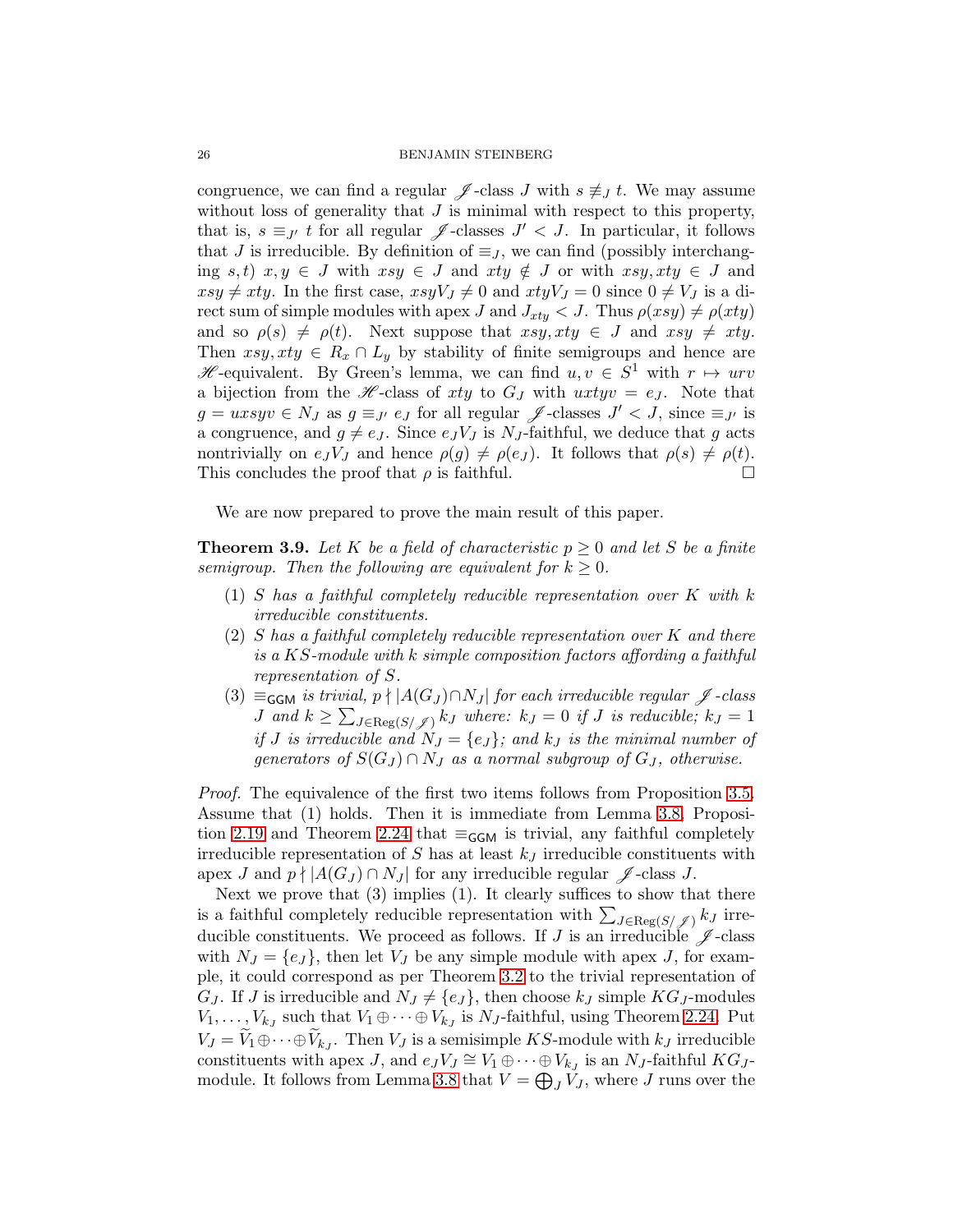irreducible regular  $\mathscr J$ -classes, affords a faithful completely reducible representation  $\rho$  of S with the desired number of irreducible constituents.  $\Box$ 

Notice that Theorem [3.9](#page-25-0) recovers Corollary [2.25](#page-18-1) when  $S$  is a group, and also recovers the result of  $[13]$  when S is a semilattice, in light of Proposition [3.6.](#page-23-0)

Theorem [3.9](#page-25-0) implies that S has a faithful completely reducible representation over K if and only if  $\equiv_{\mathsf{GGM}}$  is trivial and, for each irreducible regular  $\mathscr{J}$ -class J, the characteristic of K does not divide  $|A(G_J) \cap N_J|$ . This may be easier to check in positive characteristic than directly computing the Rhodes radical as described in [\[1\]](#page-28-1).

Let us give an example to illustrate Theorem [3.9.](#page-25-0) Let  $G$  be a finite group and let  $\widetilde{Q}(G) = \bigcup_{N \triangleleft G} G/N$ , which is submonoid of  $P(G)$ . The normal subgroups of G form a lattice. A normal subgroup  $N \triangleleft G$  is meet irreducible if it cannot be expressed as an intersection of a (possibly empty) set  $X$ of normal subgroups of  $G$  that strictly contain  $N$ . Note that  $N$  is meet irreducible if and only if there is a unique smallest normal subgroup  $\overline{N}$  with  $N < \overline{N}$ . Indeed, let N be a normal subgroup and  $\overline{N}$  denote the intersection of all normal subgroups properly containing N. Then  $\overline{N} = N$  if N is not meet irreducible and otherwise  $N < \overline{N}$  and  $\overline{N}$  has the desired property. In the latter case,  $N/N$  is the unique minimal normal subgroup of  $G/N$ .

**Proposition 3.10.** Let  $G$  be a finite group and  $K$  a field of characteristic  $p \geq 0$ . Then  $Q(G) = \bigcup_{N \lhd G} G/N$  has a faithful completely reducible representation over K if and only if  $\overline{M}/M$  is not a p-group for any meet irreducible normal subgroup M. Moreover, in this case the minimum number of irreducible constituents in a faithful completely reducible representation is the number of meet irreducible normal subgroups of G.

Proof. It is straightforward to verify (and well known) that the idempotents of  $Q(G)$  are the normal subgroups and that if  $M \lhd G$ , then  $J_M = G/M$ . We claim that  $g_1M_1 \equiv_{J_M} g_2M_2$  if and only if either both  $M_1, M_2 \nleq M$ , or both  $M_1, M_2 \leq M$  and  $g_1 M = g_2 M$ . Indeed, if both  $M_1, M_2 \nleq M$ , then  $gMg_1M_1hM \notin J_M$  and  $gMg_2M_2hM \notin J_M$  for any  $gM, hM \in J_M$ . Thus  $g_1M_1 \equiv_{J_M} g_2M_2$ . If  $M_1, M_2 \leq M$ , then  $gMg_1M_1hM = gg_1hM$  and  $gMg_2M_2hM = gg_2hM$ , and so  $g_1M_1 \equiv_{J_M} g_2M_2$  if and only if  $g_1M = g_2M_2h$  $g_2M$ . Finally, if say  $M_1 \leq M$  and  $M_2 \nleq M$ , then  $Mg_1M_1M \in J_M$  and  $Mg_2M_2M \notin J_M$  and so  $g_1M_1 \not\equiv_{J_M} g_2M_2$ .

It now follows easily that  $\equiv_{\mathsf{GGM}}$  is trivial. Indeed, if  $g_1M_1, g_2M_2 \in Q(G)$ with  $M_1 \nleq M_2$ , then  $g_1M_1 \not\equiv_{J_{M_2}} g_2M_2$  by the claim. On the other hand, if  $gM \neq hM$ , then  $gM \not\equiv_{J_M} h\overline{M}$  by the claim. Thus  $\equiv_{\mathsf{GGM}}$  is the trivial congruence.

Next we claim that  $J_M$  is irreducible if and only if M is meet irreducible. First note that  $J_M \leq J_{M'}$  if and only if  $M' \leq M$ . Suppose that  $\overline{M} = M$  and  $g_1M_1 \equiv_{J_{M'}} g_2M_2$  for all  $M' > M$ . Suppose first that, say,  $M_1 \nleq M$ . Then since  $M = \overline{M}$ , we must have  $M_1 \nleq M'$  for some  $M' > M$ . But then since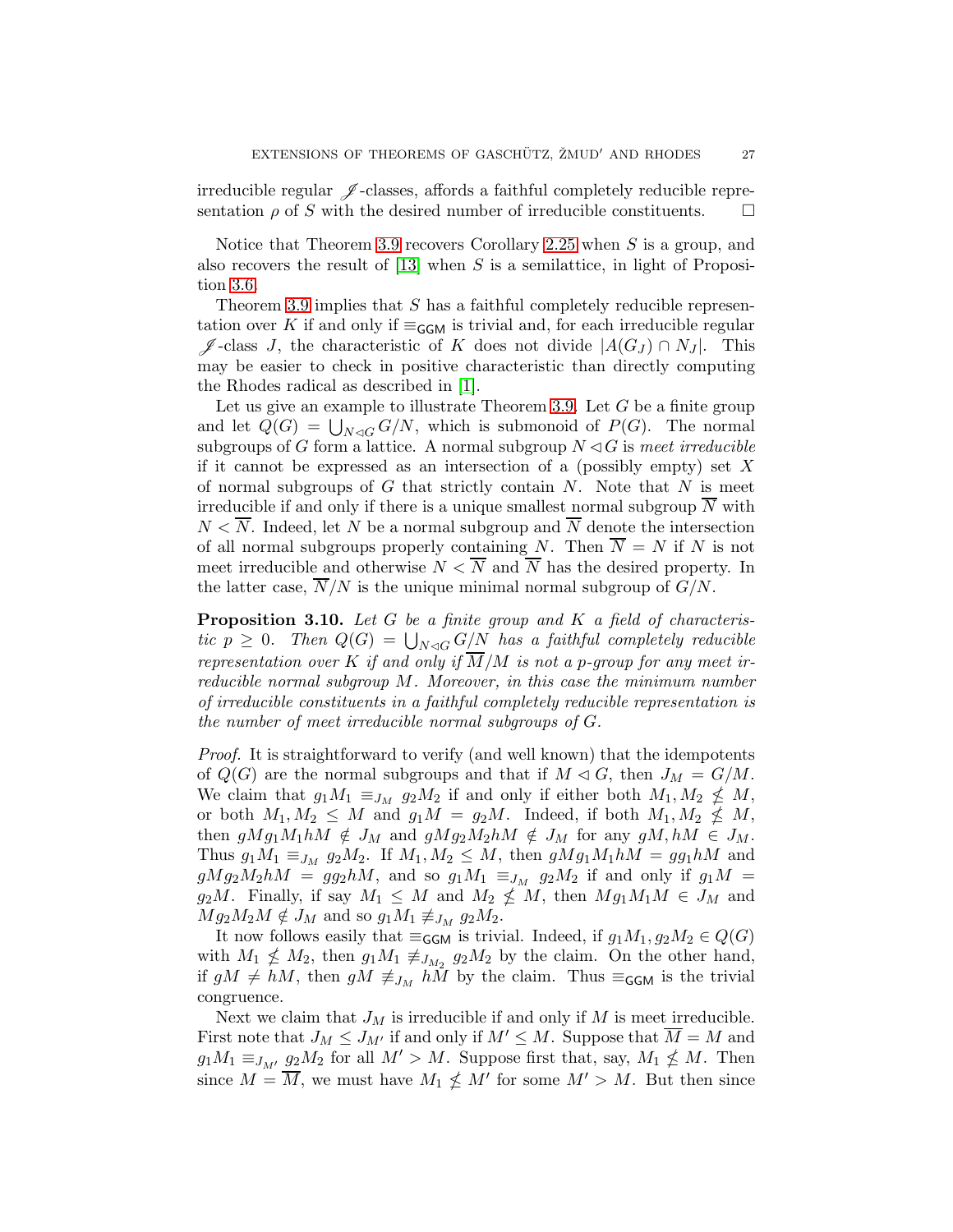$g_1M_1 \equiv_{J_{M'}} g_2M_2$ , we must have by the claim that  $M_2 \nleq M'$ . Since  $M < M'$ , we conclude that  $M_2 \nleq M$ . Thus  $g_1 M_1 \equiv_{J_M} g_2 M_2$  by the claim. On the other hand, if  $M_1, M_2 \leq M$ , then for each  $M' > M$ , we have  $g_1 M' = g_2 M'$ by the claim. Therefore,  $g_1^{-1}g_2 \in \overline{M} = M$  and so  $g_1M = g_2M$ . We conclude that  $g_1M_1 \equiv_{J_M} g_2M_2$  by the claim, and so  $J_M$  is reducible.

Conversely, suppose that  $J_M$  is reducible. We claim that  $\overline{M} = M$ . Let  $g \in \overline{M}$ . Then for every  $M' > M$ , we have  $g \in M'$  and so  $gM' = M'$ . Thus  $gM \equiv_{J_{M'}} M$  for all  $M' > M$  by the claim. Therefore, by reducibility,  $gM \equiv_{J_M} M$ , and so  $gM = M$  by another application of the claim. We conclude that  $\overline{M} = M$ , and hence M is not meet irreducible.

Note that  $J_M$  is the group  $G/M$  and so  $G_{J_M} = G/M$ . We claim that if M is meet irreducible, then  $N_{J_M} = \overline{M}/M$ . Indeed, if  $gM \equiv_{J_{M'}} M$  for all  $M' > M$ , then  $gM' = M'$  for all  $M' > M$  by the claim, and so  $g \in \overline{M}$ . Conversely, if  $g \in \overline{M}$ , then  $gM' = M'$  for all  $M' > M$ , and so  $gM \equiv_{J_{M'}} M$ for all  $M' > M$  by the claim. Note that since  $\overline{M}/M$  is the unique minimal normal subgroup of  $G/M$ , we have  $S(G_{J_M}) = S(G/M) = \overline{M}/M = N_{J_M}$  is clearly generated by a single element as a normal subgroup. Also, we have  $p \mid |A(G/M) \cap \overline{M}/M|$  if and only if  $\overline{M}/M$  is an elementary abelian p-group by Corollary [2.3.](#page-4-0) The result now follows from Theorem [3.9.](#page-25-0)

We remark that the normal subgroup lattice of a group is modular and a famous theorem of Dilworth asserts that in a modular lattice the number of meet irreducible elements equals the number of join irreducible elements.

We next observe that Theorem [3.9](#page-25-0) recovers Rhodes's characterization [\[15\]](#page-29-10) of semigroups with a faithful irreducible representation. A semigroup S is generalized group mapping if there is a regular  $\mathscr J$ -class J (called the distinguished  $\mathscr{J}$ -class) such that  $\equiv_J$  is the trivial congruence. In this case, either  $J$  must be the minimal ideal of  $S$ , or  $S$  must have a zero and  $J$  is the unique minimal non-zero  $\mathscr J$ -class. Moreover, in the former case S acts faithfully on the left and right of  $J$  and in the latter case it acts faithfully on the left and right of  $J \cup \{0\}$  (and the converse is true, as well); see [\[16,](#page-29-17) Chapter 4.6] for details. The following lemma connects generalized group mapping semigroups with the language of the current paper.

<span id="page-27-0"></span>**Lemma 3.11.** Let S be a nontrivial finite semigroup and J a regular  $\mathscr{J}$ class of S. Then the following are equivalent.

(1)  $\equiv_{\mathsf{GGM}}$  is the trivial congruence and J is the unique irreducible regular  $\n *f* -class of *S* .$ 

(2) S is generalized group mapping with distinguished  $\mathscr J$ -class J. Moreover, if these equivalent conditions hold, then  $N_J = G_J$ .

*Proof.* Suppose that (1) holds. We show that  $\equiv_J$  is trivial. Indeed, if  $s \neq t$ in S, then since  $\equiv_{\mathsf{GGM}}$  is trivial,  $s \not\equiv_{J'} t$  for some regular  $\mathscr{J}$ -class J', which we may assume is minimal with respect to this property. But then  $J'$  is irreducible and so  $J' = J$ . Thus  $\equiv_J$  is the trivial congruence, establishing (2).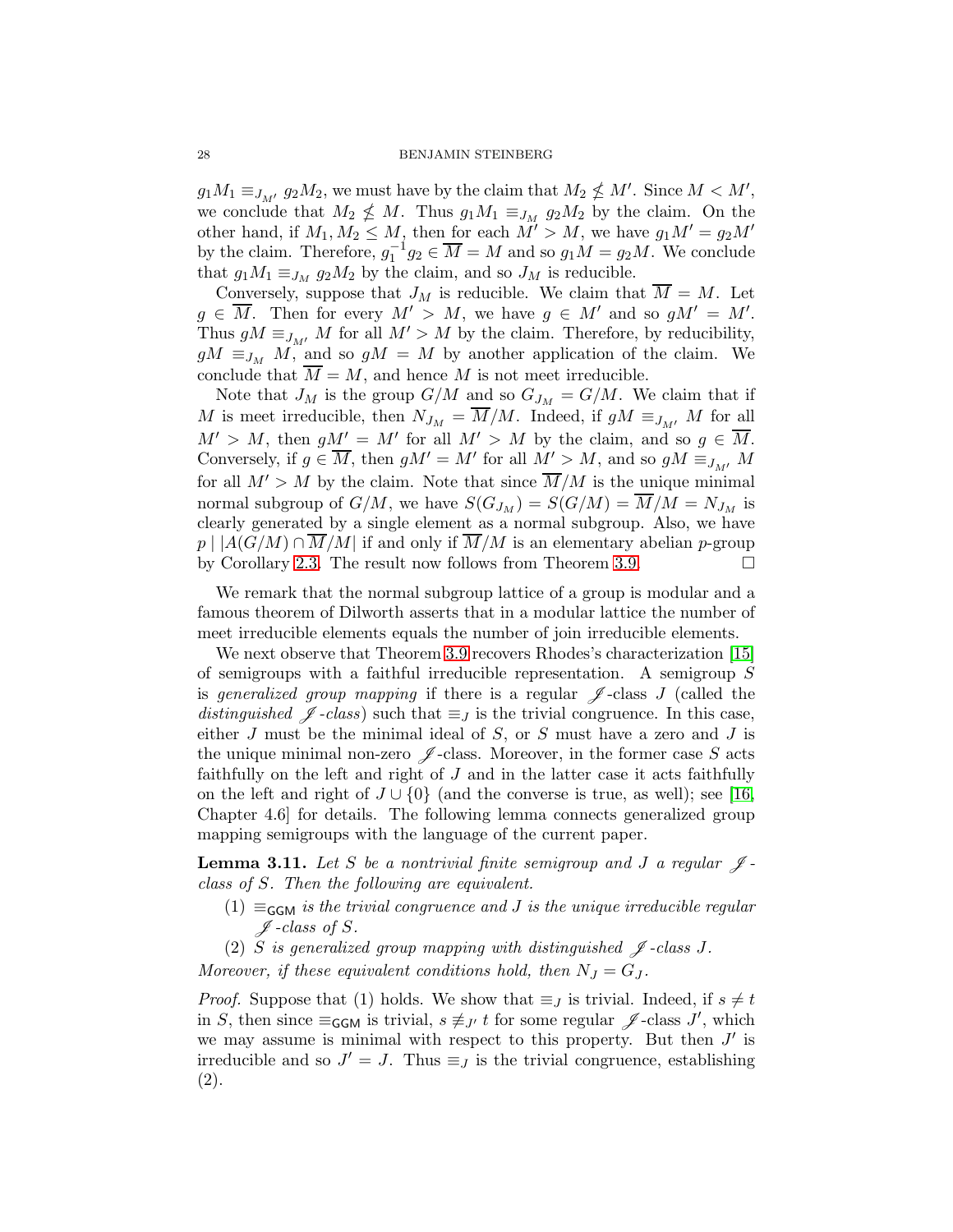Suppose that (2) holds. Then  $\equiv_{\mathsf{GGM}}$  is trivial by definition. We claim that J is the unique irreducible regular  $\mathscr{J}$ -class and  $N_J = G_J$ . First note that if  $J_s, J_t \not\geq J$ , then  $s \equiv_J t$  and so  $s = t$ . Therefore, J is either the minimal ideal of  $S$ , or  $S$  has a zero element and  $J$  is the unique minimal nonzero  $\mathscr J$ -class. If J is the minimal ideal, then since S is nontrivial and  $\equiv_J$ is trivial, we have that  $J$  is irreducible. On the other hand, if  $S$  has a zero and J is the minimum nonzero  $\mathscr{J}$ -class, then  $\equiv_{J_0}$  (where  $J_0$  is the  $\mathscr{J}$ -class of zero) is the universal relation and  $\equiv_J$  is trivial, and so J is irreducible and  $J_0$  is not irreducible. Moreover, for all other regular  $\mathscr J$ -classes J', we have that  $J < J'$  and  $\equiv_J \subseteq \equiv_{J'}$  since,  $\equiv_J$  is trivial. Thus J is the only irreducible regular  $\mathscr{J}$ -class. Moreover,  $N_J = G_J$  since either there are no regular  $\mathscr J$ -classes below J, or there is just  $J_0$  and  $\equiv_{J_0}$  is universal. This completes the proof.

Corollary 3.12 (Rhodes). Let S be a nonempty finite semigroup. Then S has a faithful irreducible representation over a field K if and only if it is generalized group mapping with distinguished  $\mathscr J$ -class  $J$  such that the maximal subgroup  $G_J$  has a faithful irreducible representation over  $K$ , that is, G<sup>J</sup> has no nontrivial normal p-subgroup, where p is the characteristic of K, and  $S(G_J)$  is generated by a single element as a normal subgroup.

Proof. The trivial semigroup has a faithful irreducible representation and is generalized group mapping with the maximal subgroup of the distinguished  $\mathscr J$ -class the trivial group and so the result is true when S is trivial. Assume from now on that  $S$  is nontrivial.

Suppose first that  $S$  is generalized group mapping with distinguished  $\mathscr{J}$ -class J and  $G_J$  admits a faithful irreducible representation. Then by Lemma [3.11,](#page-27-0) J is the unique irreducible regular  $\mathscr{J}$ -class and  $N_J = G_J$ . Thus S has a faithful irreducible representation by Theorem [3.9](#page-25-0) and Ga-schütz's Theorem (Corollary [2.26\)](#page-18-2).

Next suppose that  $S$  has a faithful irreducible representation. Then by Theorem [3.9,](#page-25-0)  $\equiv_{\mathsf{GGM}}$  is trivial and S must have a unique irreducible regular  $\mathscr{J}$ -class J. But then S is generalized group mapping with distinguished  $\mathscr{J}$ -class J by Lemma [3.11](#page-27-0) and  $N_J = G_J$ . Therefore,  $p \nmid |A(G_J)|$  and  $S(G_J)$  can be generated by a single element, again by Theorem [3.9.](#page-25-0) We conclude that  $G_J$  has a faithful irreducible representation by Corollary [2.26,](#page-18-2) completing the proof.  $\Box$ 

#### **REFERENCES**

- <span id="page-28-1"></span>[1] J. Almeida, S. Margolis, B. Steinberg, and M. Volkov. Representation theory of finite semigroups, semigroup radicals and formal language theory. Trans. Amer. Math. Soc., 361(3):1429–1461, 2009.
- <span id="page-28-2"></span><span id="page-28-0"></span>[2] W. Burnside. Theory of groups of finite order. Dover Publications, Inc., New York, 1955. 2d ed.
- [3] A. H. Clifford and G. B. Preston. The algebraic theory of semigroups. Vol. I. Mathematical Surveys, No. 7. American Mathematical Society, Providence, R.I., 1961.